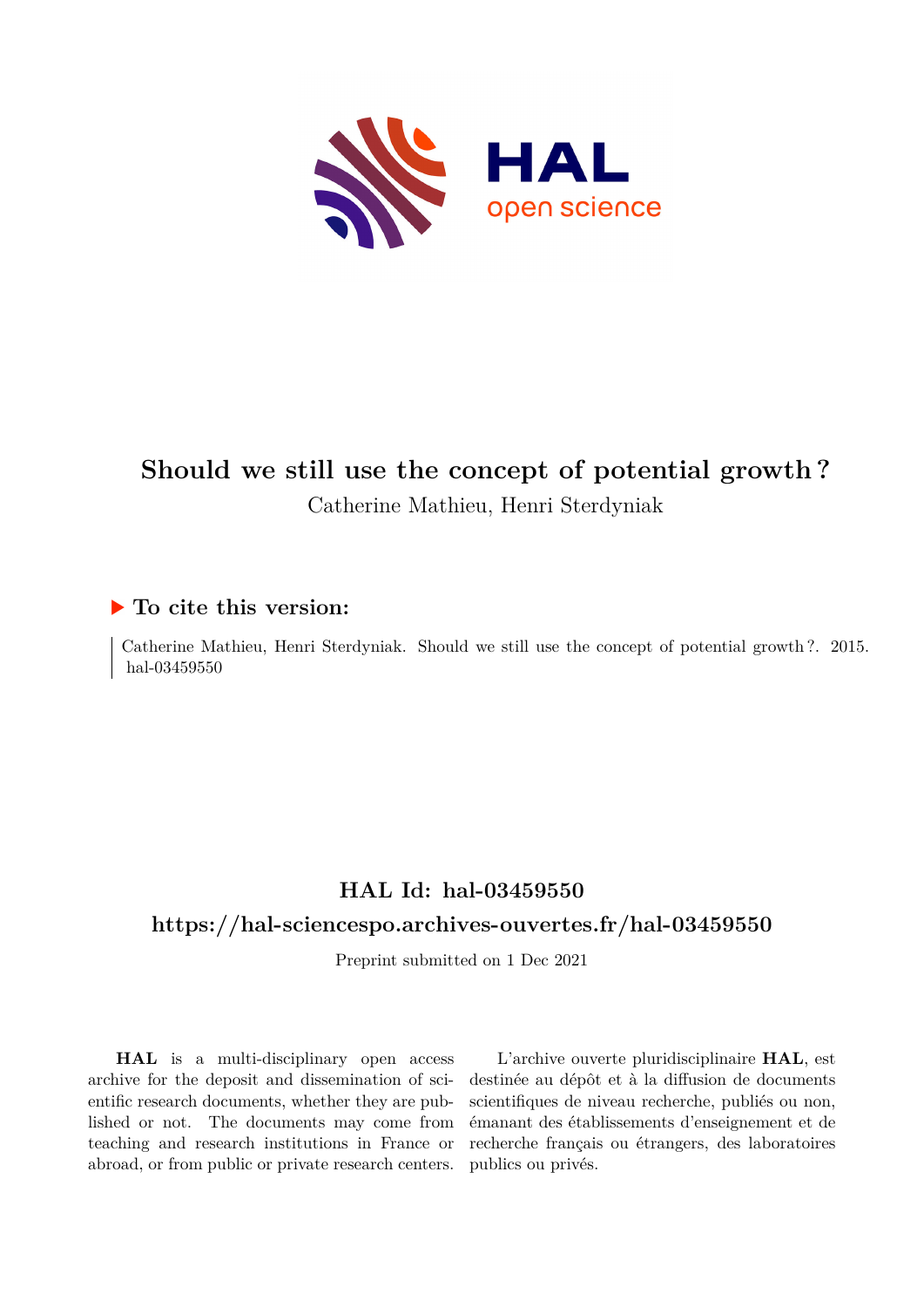# *Working paper*

## **SHOULD WE STILL USE THE CONCEPT OF POTENTIAL GROWTH?**

## **Catherine MATHIEU** *OFCE-SCIENCES PO*

## **Henri STERDYNIAK** *OFCE-SCIENCES PO*

**December 2015**

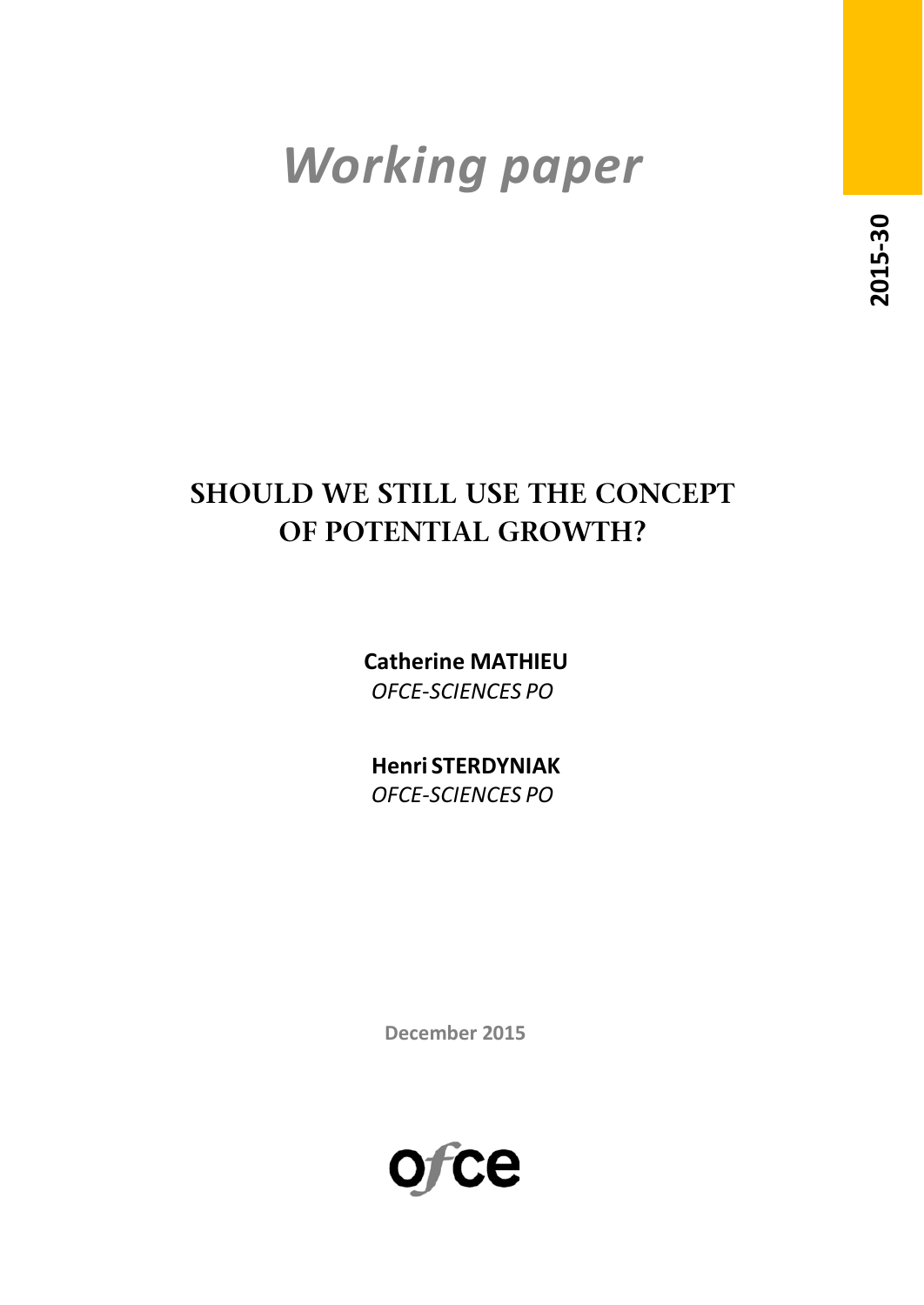## **Should we still use the concept of potential growth?[1](#page-2-0)**

*Catherine Mathieu and Henri Sterdyniak (OFCE)*

## Abstract:

The concepts of potential output level and growth survived the 2008 crisis and are still widely used in economic policy debates. The paper discusses the theoretical foundations and empirical assessments of these concepts. Potential output may refer to different concepts, depending on the constraints taken into account. Potential output cannot be assessed without a complex macroeconomic analysis. The paper discusses recent empirical work on potential growth estimates, especially how they introduce a break in potential growth after the 2008 crisis, and how the methods used often justify pro-cyclical policies. For the future, the problem is not a slowdown in potential growth but the inability of developed economies, under globalisation constraints, to reach a full-employment growth.

Keywords: potential growth, euro area governance.

Classification JEL: E63, 047

<span id="page-2-0"></span> $<sup>1</sup>$  Earlier versions of the paper were given at an internal seminar at OFCE, 16 March 2015, at the 12th</sup> EUROFRAME Conference: 'Challenges for Europe 2050', Vienna, 12 June 2015, and at the AIECE meeting, Brussels, 5 November 2015.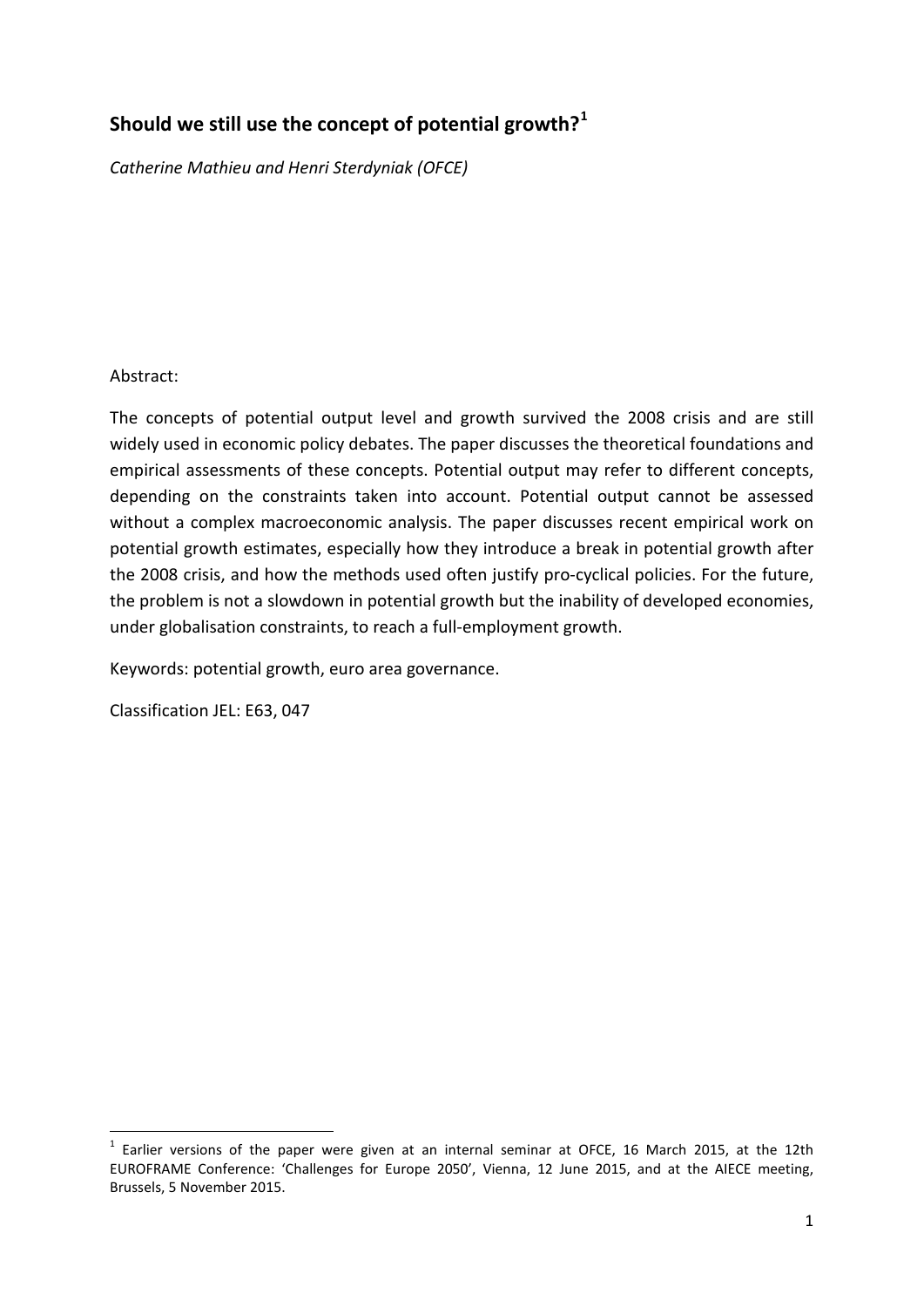## **1. Introduction**

The concepts of potential output level and growth survived the crisis. They have been set in stone in the European Fiscal Compact (i.e. the Treaty on Stability, Coordination and Governance in the Economic and Monetary Union), which refers to structural public balances and structural efforts, as evaluated by the European Commission. These estimates are derived almost directly from potential output estimates, in order to assess and to sanction national fiscal policies, in a rather strange combination of theoretical concept, empirical assessment, and technocratic validation of economic policy strategies. Thus, potential growth estimates for France (1 or 1.6 %?) enable to validate (or not) the 2015 French budget. Thus, euro area member states (MS) are obliged to cut their structural deficit by at least 0.5 percent of GDP per year and to bring their structural deficits to balance in the medium-term (or at least to bring their structural deficit below 0.5% of GDP), the structural deficit being based on the European Commission evaluation.

The potential growth concept is also very present in current economic policy debates: did the 2008 crisis lower potential output so much in the euro MS that austerity policies are necessary? Is the euro area condemned to low growth in the years to come due to low potential growth, and hence should the priority be to strengthen potential growth rather than supporting effective growth? Is potential output really an effective binding constraint on the economy today?

One may first recall that the European Commission, the OECD and the IMF are unable to assess potential output levels in real time, as can be seen from their successive releases: for example, the Commission revised its estimate of the French output gap for 2007, from -0.2% in 2008 to  $+3.1\%$  in 2014; of the Spanish output gap from -0.4 to  $+3.0\%$ . The method used does not explain the output loss due to the crisis (except in a tautological way), and does not allow to say whether the loss is permanent or may be reversed. There is no clear definition and measure of potential output, if one considers that the working age population, its participation rate, skills, capital stock and labour productivity are not independent of the effective growth path. The cases of Spain and Greece show that there is no potential output path independently of the observed output path, of macroeconomic policy, of EU and EMU membership, of the financial crisis. There are statistical methods that allow to exhibit socalled potential growth trajectories but there is no explanatory model which would justify a break in potential growth in 2008-09, unless one recognizes that this break comes from a break in growth itself which on the one hand raises the issue of its reversibility, and on the other hand, does not explain the inability of economic policy to maintain output close its pre-crisis so-called potential level. There are several definitions of potential output, depending on the constraints and time lags taken into account. Thus, potential output cannot be assessed without a comprehensive and complex macroeconomic analysis. *A priori,*  no endogenous and automatic forces can bring output back to a potential level defined in an a-historical way.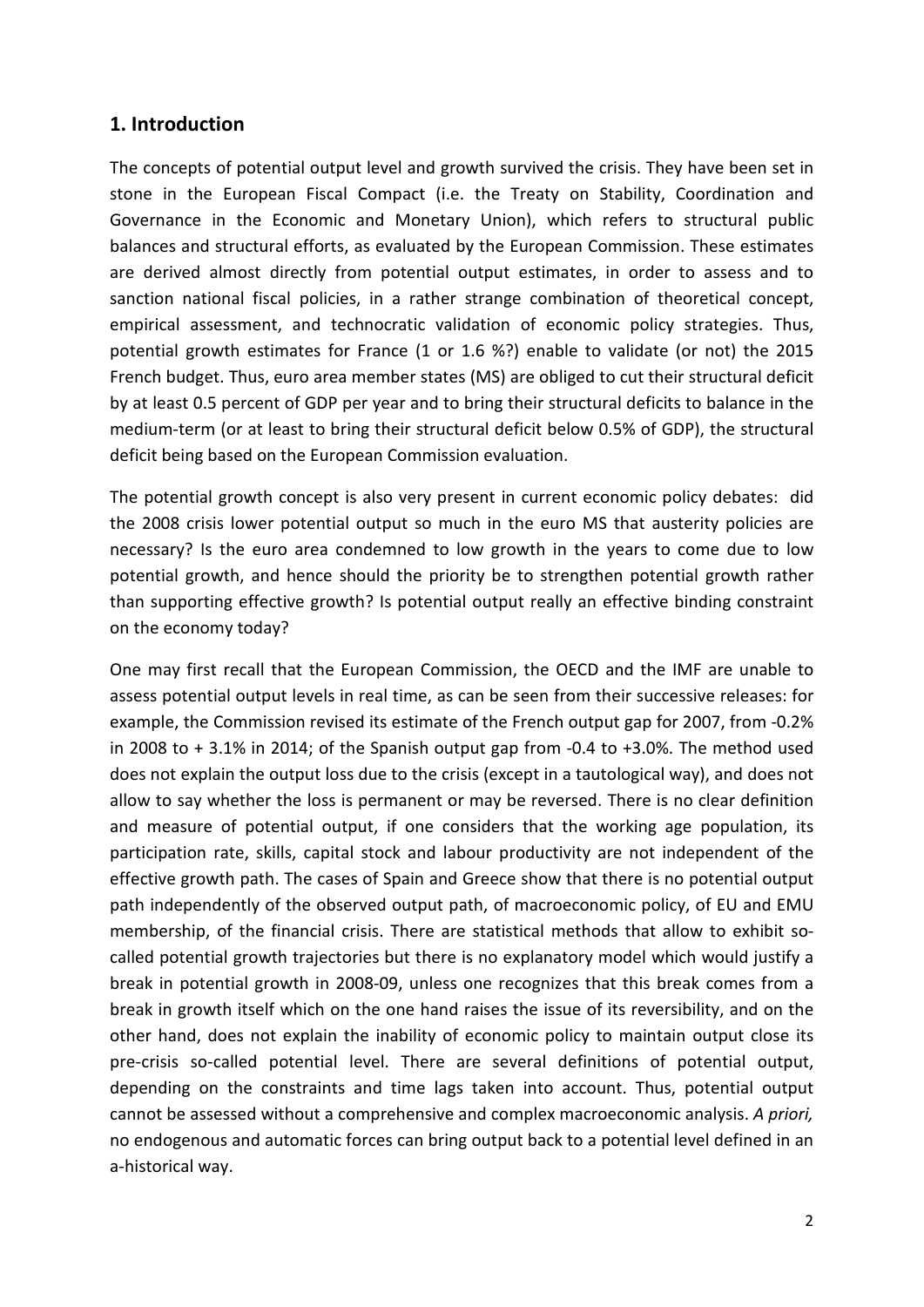Section 2 discusses from a theoretical viewpoint the concepts of potential growth and output as well as their use for short, medium or long-term economic policy. We analyse the constraints that the notion of potential output should aim to assess and measure (demand or supply constraints, permanent or temporary). Section 3 presents and discusses empirical works evaluating potential growth. We examine how these works deal with the 2008 crisis, and how they explain the slowdown in potential growth on this occasion. We show the limits and dangers of the methods used, which often lead to justify pro-cyclical policies. Section 4 deals with the debate on future potential growth. We argue that the problem is not so much the risk of lower potential growth, than the inability of MS to implement an economic strategy allowing to reach a full-employment growth, accounting for constraints in terms of profitability and competitiveness that the current European strategy does not allow to overcome.

## **2. What theoretical basis for potential growth? [2](#page-4-0)**

By definition, potential output is the maximum level of output that may be reached at a given point of time and maintained in the long term, without excessive tensions in the economy, in particular with no acceleration of inflation. The potential growth rate is the rate of growth of potential output. The output gap is the difference between actual output and potential output.

When the output gap is strongly negative at the beginning of the period, growth may be significantly higher than potential growth for a long time period, and this leads the potential growth notion to be ambiguous, incorporating or not a possible catching up of the economy. It is not obvious to say which imbalances which should be taken into consideration: should the external deficit be taken into account?

The potential output definition refers to a *reachable* output level. It therefore requires considering a hypothetical economic policy which would bring output back to its potential level, but in so doing potential output would be modified; this is a first ambiguity of the concept.

These concepts have two theoretical backgrounds. For the Keynesians, potential growth refers to a growth path close to full-employment. Potential growth is constant, and the output gap can be large, signalling that a vigorous economic policy may be required. For neo-classical economists, potential growth is a trajectory compatible with supply constraints, accounting for the equilibrium unemployment rate (which may be high) and the effective capital stock. The output gap is usually low.

Potential growth may refer to a hypothetical growth allowing the economy to be close to full employment. It may also refer, from a normative point of view, to the objective of macro-

<span id="page-4-0"></span><sup>&</sup>lt;sup>2</sup> We develop here analyses initially presented in Hervé Le Bihan, Henri Sterdyniak and Philippine Cour (1997):

<sup>«</sup> La notion de croissance potentielle a-t-elle un sens ?», *Economie internationale.*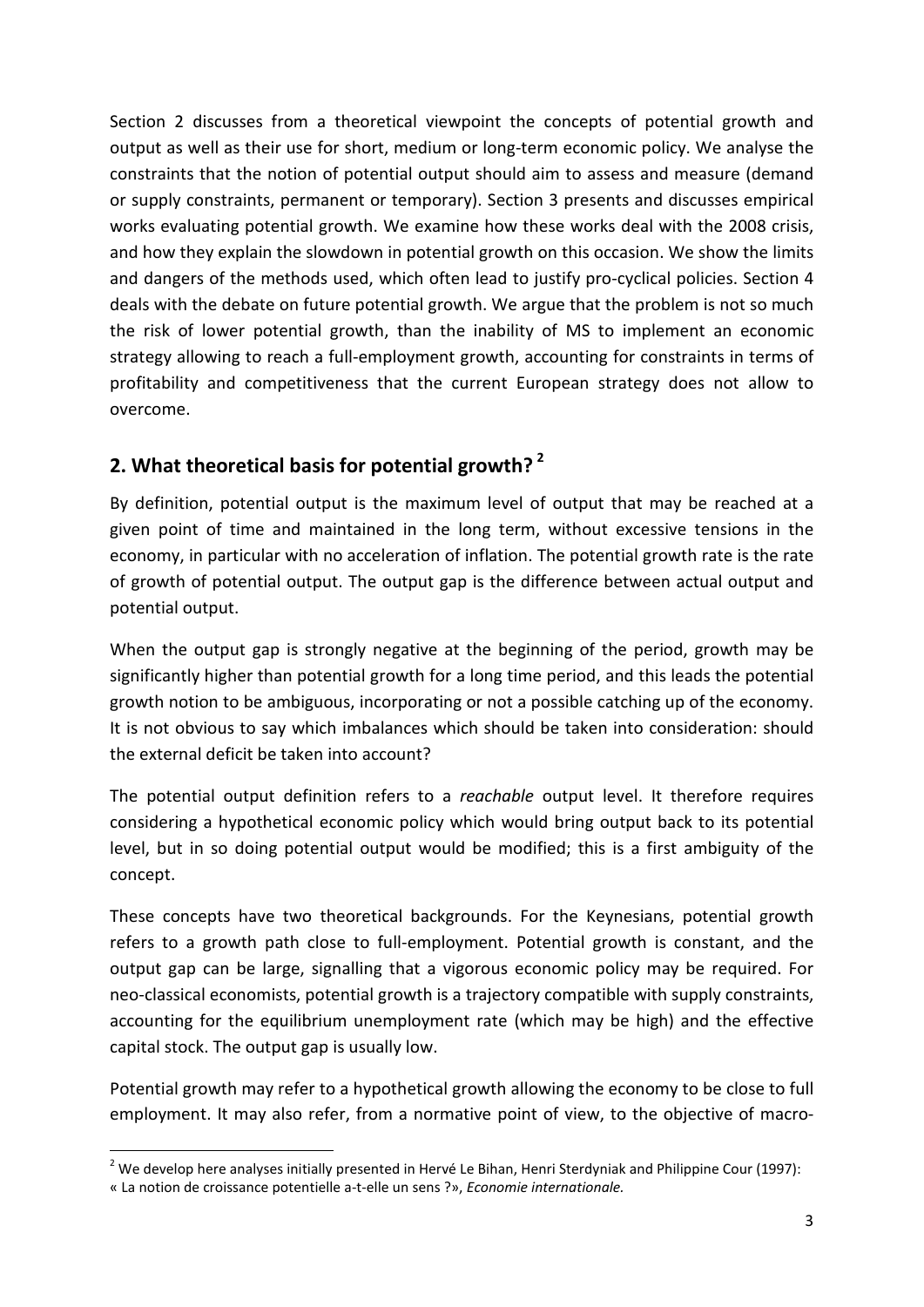economic stabilisation policy. Potential growth may also refer to a regular trend, around which effective output fluctuates and which serves as a basis for assessing the fiscal impulse and public finances sustainability. It may not be necessarily relevant to use a single concept of potential growth for all three approaches. For instance, a country with deteriorated competitiveness may be obliged to accept high unemployment for a while, and therefore output below its potential level according to the first definition. But the fiscal effort assessment should however be done using the third definition.

Potential output is not an observable variable. Its assessment is based on a large number of statistical assumptions and theoretical definitions. Potential growth is a subjective and questionable concept: maximum growth without (judged) excessive imbalances, resulting from supply constraints as opposed to a demand-driven effective growth. This concept makes sense in a specific theoretical framework: the Keynesian model with an amended Phillips curve. But the concept makes hardly any sense in real business cycle models where output is always at the optimum level and where inflation is determined by monetary policy expectations.

Besides, what imbalances may be acceptable? Should one only consider only production factors availability and inflation developments? The potential growth notion becomes unclear if the economy suffers from a capital constraint, strong inflation (at least, above the monetary authorities' objective), deteriorated competitiveness, excessive government deficits (at least, here also, as compared to the announced target), from inadequate income distribution. Potential growth can then be set only within a certain economic model, accounting for given imbalances, and a given economic policy strategy.

Potential output may be estimated *ex-post,* for a past time period, but should it then be dependent on what happened after this time period? This is the case if the method used requires that on average output equals potential output. The question is: is the return to the reference path automatic (but through which mechanism?), or the result of economic policy or is it an artefact (potential output is calculated *ex post* as an average of actual output)?

Potential output may be projected for the future, but how to take into account economic policy choices? Is there a single potential growth or does it result from social choices, for instance in terms of working time, female participation in the labour market, or retirement age?

At time *t*, where *Y<sub>t</sub>* is effective output, the potential output level,  $Y_t^* = f(t, X_t, Z_t, Y_{t-i})$  will be evaluated such that:  $\pi_{t} = \pi_{t-1} + \beta(Y_{t-1} - Y_{t-1}^*) + \varepsilon_t$ . X represents exogenous variables (like working age population, but the latter depends on immigration, hence on production); Z represents institutional or structural economic policy parameters which may possibly change (such as the retirement age). This raises several issues: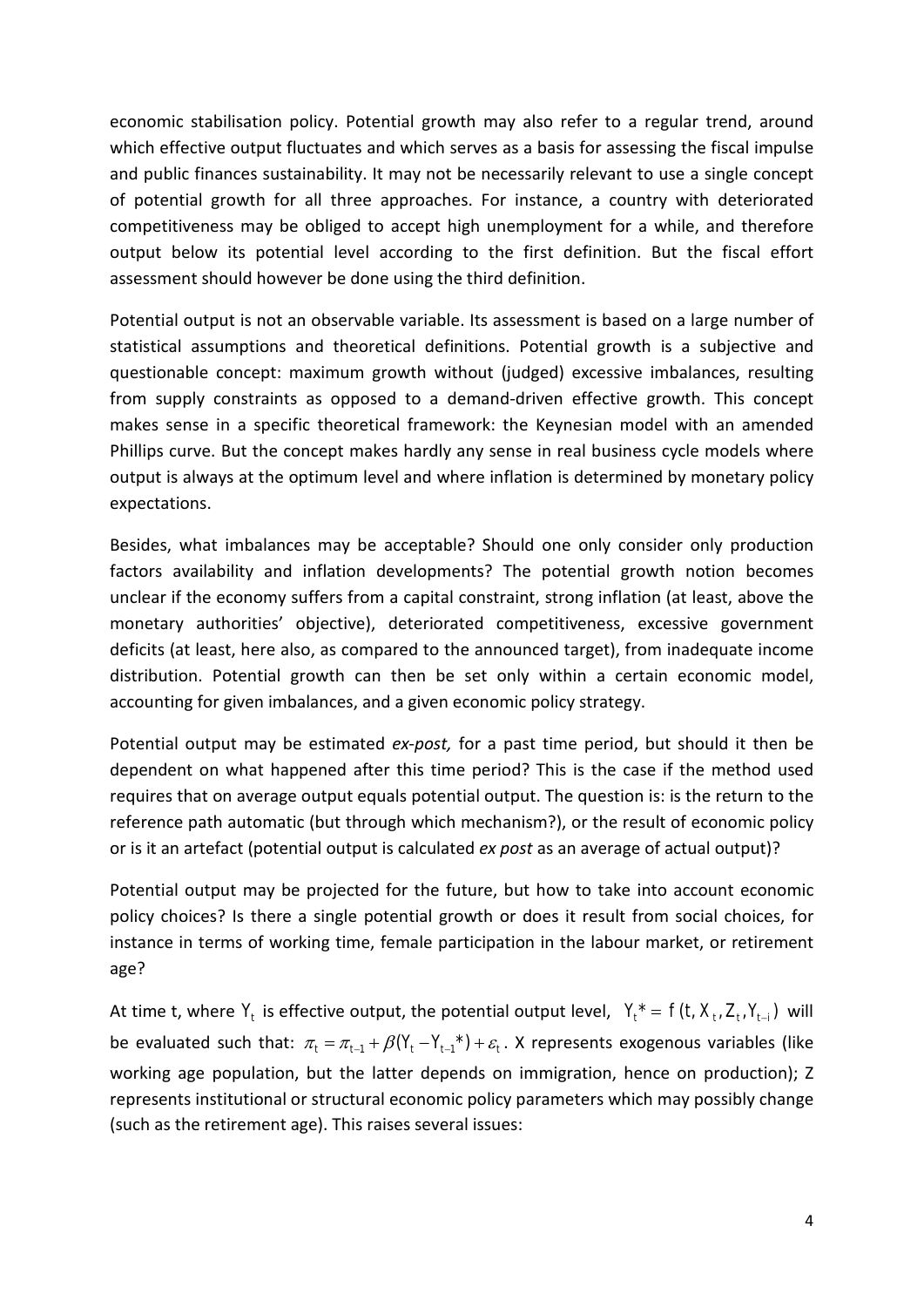- One cannot estimate potential output without estimating its determinants. It is necessary to examine to what extent the latter are exogenous, to what extent they are affected by cyclical developments, to what extent they may or may not be changed by structural of cyclical economic policies measures. Let us consider a country where the older workers' employment rate is particularly low. It is not relevant to make huge efforts to increase this rate in a situation of mass unemployment. But if the country comes close to full employment, it may decide to introduce measures to increase this rate. How should this be taken into account in the potential output estimate?
- There is no evidence that β in the equation is stable. On the contrary, the kinked supply curve theory tells us that  $\beta$  is strong when the output gap is positive or close to zero, but becomes nil when the output gap is large. In such conditions, the naive econometrician will find that the output gap does not vary and therefore that potential production follows actual production.
- When the output gap is strongly negative, it is difficult to assess potential output; In addition, it makes little sense insofar as the alleged potential output will increase in line with economic recovery;
- One needs to explain why economic policy is unable to maintain output at its potential level: either the gap between potential and actual levels is a white noise, or there are obstacles to a full-employment economic policy and, in this case, one must choose to account or not for these obstacles when estimating potential output. Let us consider, for example, the case of a country where at t=0, inflation is high, competitiveness is deteriorated, the profit share in value added is low. The country will have to accept slower growth for a relatively long time period in order to reduce its inflation and its wages level. Should this period be reflected in its potential growth?
- If potential growth determinants depend on actual growth, potential growth may be evaluated by:  $Y_t^* = f(t, X_t, Z_t, Y_{t-i})$  or by  $Y_t^* = f(t, X_t, Z_t, Y_{t-i}^*)$ . In the first case, potential output depends on actual output. In the second case, its trajectory may deviate from the current one for a long time.

The link between potential growth and actual growth raises many issues. Basically, potential growth is exogenous and relatively regular: it is the sum of exogenous technical progress, trend growth of activity rates and working age population. In fact, in most empirical studies, potential growth fluctuates strongly in correlation with observed growth fluctuations. Either one admits that growth is effectively hit by exogenous productivity shocks, such that actual growth is potential growth. Either it is an artefact: the so-called potential growth fluctuations are the reversible outcome of actual growth fluctuations. Stronger demand induces stronger growth which induces larger capital accumulation, increases activity rates, attracts migrant workers, raises apparent labour productivity. An imperfect filtering of these effects induces potential growth estimates to fluctuate. The issue is especially acute after a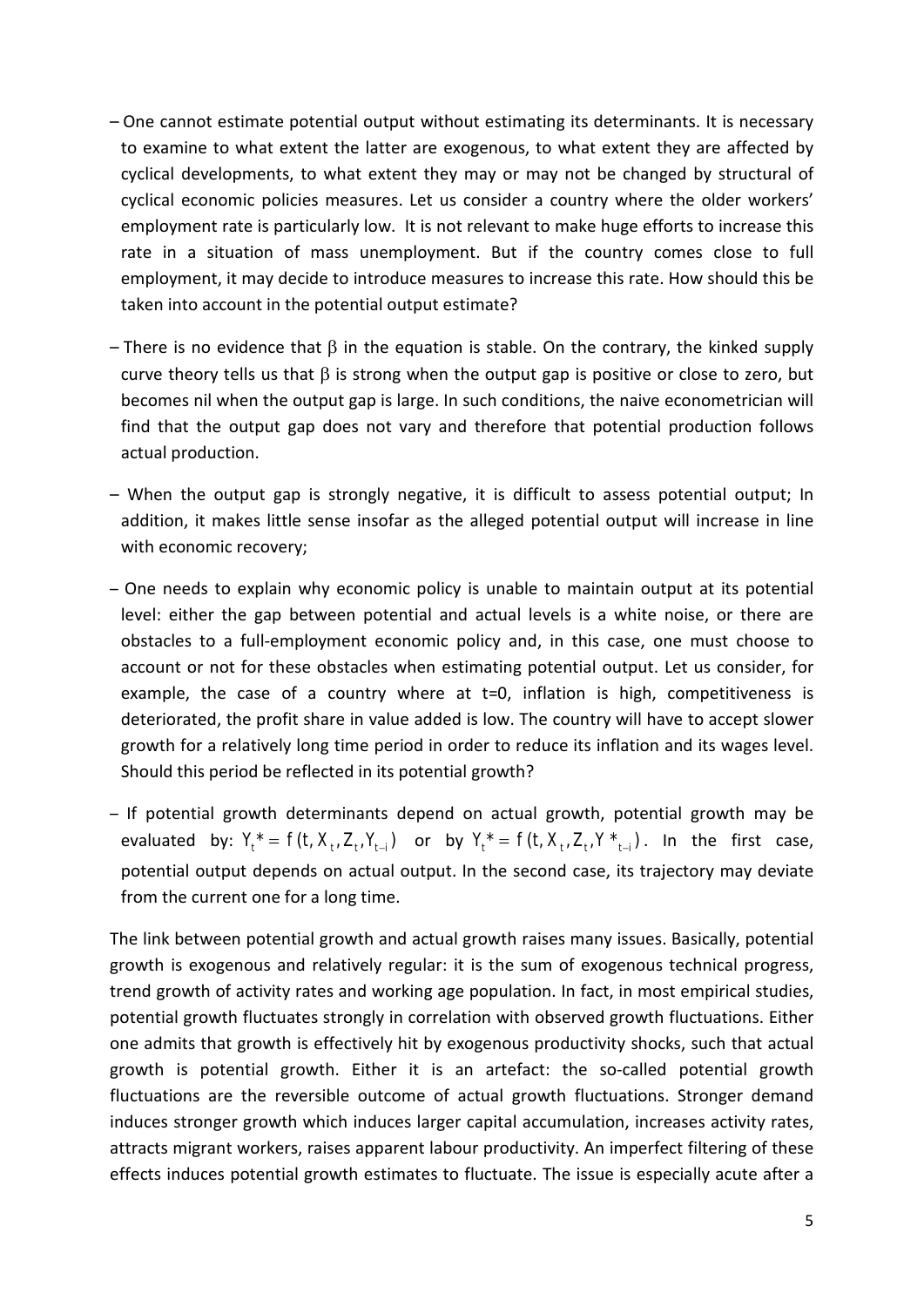strong shock, such as the output fall in the years 2008-09. How to disentangle a permanent and irreversible effect from a temporary one? The diagnosis of a permanent effect may be self-fulfilling since it leads to assert that one should accept the output loss and therefore implement restrictive economic policy in a depression period.

The standard method for estimating potential growth is the production function method. The maximum level of output which may be produced is determined by using the available production factors, i.e.: (1)  $Y^* = A^*K^{1-\alpha}(U^*T_{_N}H_{_N}L_{_D})^{\alpha}$ 

K is the effective capital stock. A fall in demand, leading to a fall in investment and a to a fall in the effective capital stock will lead unfortunately to a fall in measured potential output. This is arguable as productive investment will recover when demand increases. The cases where investment is constrained (for example by financial constraints) should be distinguished from the cases where investment can follow demand. The 2008 crisis has caused in some cases a specific obsolescence of capital (for example in the construction sector in Spain or in the financial sector in the UK), but this is difficult to take into account. The effect of the crisis on the cost of capital is problematic: interest rates decreased significantly, but this was probably not true for interest rates adjusted for risk, growth and inflation; the required rate of profit declined, but it was formerly obtained via fictitious financial gains.

 $L<sub>D</sub>$  is the working-age population; in many EU countries (Spain, Ireland, the UK), there were large immigration flows before the crisis, which were reversed when the crisis started. The concept of available labour force becomes vague.

 $H_N$  is the trend in working time. It depends partly on economic policy decisions.

 $T_N$  is the participation rate trend; it is sensitive to the labour market situation. In a long-term perspective, the participation rate depends both on effective growth and social choices (such as the retirement age or female employment). How can this be taken into account? Will the future European economy choose to allow non-activity for dependant people, women with children, older workers) or will it be a full-activity society seeking to offset working-age population decelerating growth by immigration, retirement age postponement, shorter holidays, longer working time, etc.?

U\* represents the equilibrium (or structural) unemployment rate, which is of course difficult to estimate. Usually, an equation of the type: (2)  $\Delta rule_r = -\beta(U_r - U^*)$  is estimated. The unemployment rate is above the equilibrium rate if real wages grow faster than labour productivity. But this is a descriptive method, which does not explain structural unemployment rate evolutions. But labour productivity strongly decelerates in times of crisis. When the unemployment rate is high, its fluctuations have little impact on real wage developments, and so according to this method an increase in the unemployment rate is an increase in structural unemployment. According to the hysteresis theory, the long-term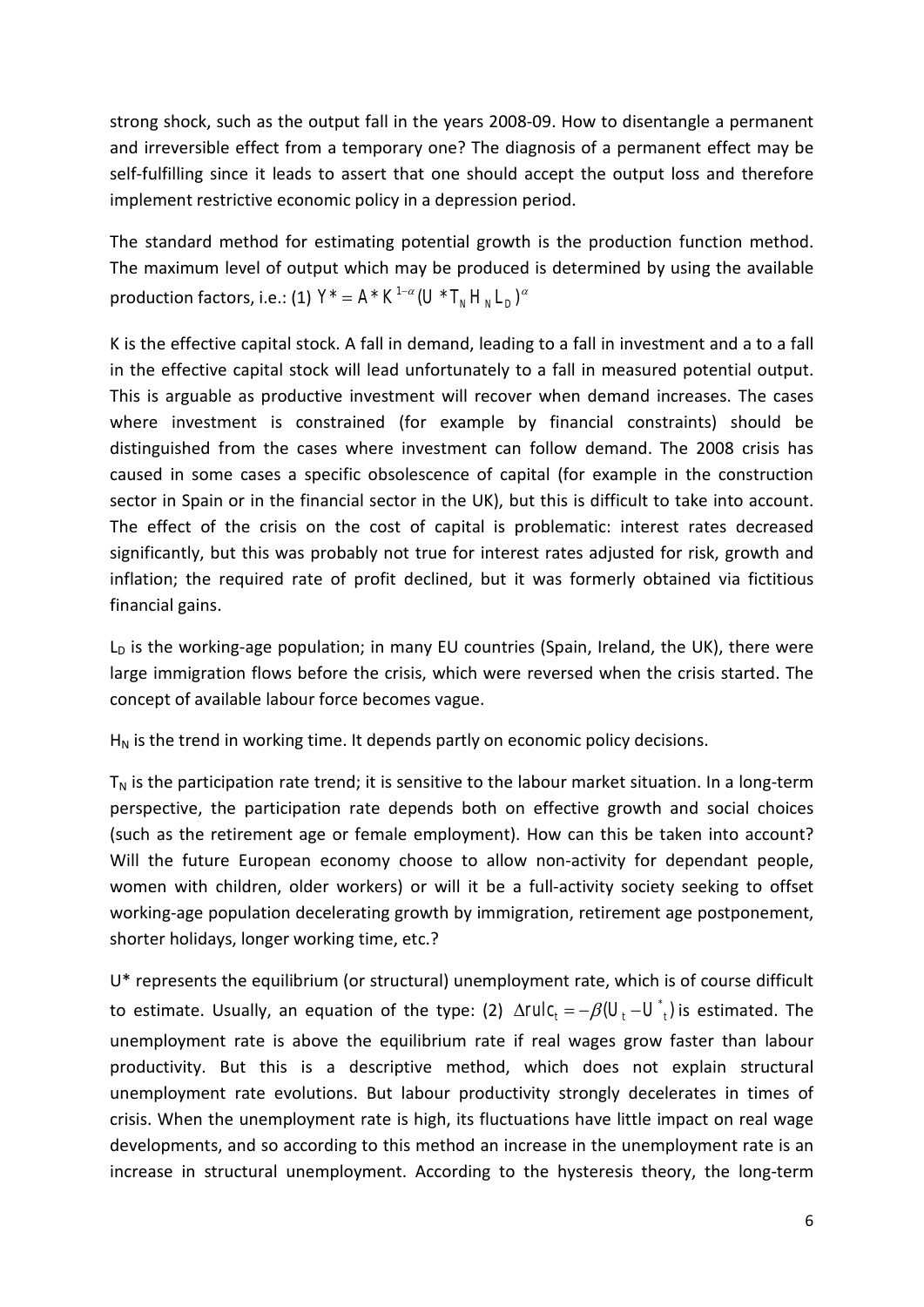unemployed become progressively unemployable, so this effect would have theoretical justifications. The fact is that there is hardly any link between the theoretical justification and the estimation method. Conversely, however, the persistence of unemployment leads to a decrease in the reservation wage of unemployed workers, which should be favourable to employment. The irreversibility of this effect is problematic insofar as the so-called equilibrium unemployment decreases in job recoveries. Employability may be a problem for some workers, and this may increase after a depression period, but it is difficult to believe that these problems may be revealed by a single wage equation.

A\* stands for the total factor productivity (TFP) trend adjusted for the capacity utilisation rate. But the capacity utilisation is highly correlated with TFP variations which makes is uneasy to assess the trend. On the one hand A\* decreases sharply in times of economic recession because firms are reluctant to lay-off workers; the extent to which the fall in A\* is permanent is difficult to assess; on the other hand, one may consider that A\* depends on the growth rate (the Kaldor-Verdoorn effect). Besides, in the medium term the TFP trend depends on companies' R&D efforts, ad in the long-term of countries' efforts in education, so that its exogenous nature is problematic.

The alternative method consists in recognising implicitly that the capital stock is endogenous and to focus on the labour market:

$$
Y^* = PT^*(U^*T_{\scriptscriptstyle N}H_{\scriptscriptstyle N}L_{\scriptscriptstyle D})
$$

Assessing PT\* raises the same issues as for  $A^*$ , in the short like in the long term. In times of high unemployment, governments encourage firms to maintain jobs, in particular by specific cuts in employers' social contributions, and so the apparent labour productivity growth trend is hindered. A company with strong output growth can more easily introduce innovations reducing the need for labour than a firm with stagnating demand, where these innovations would lead net employment to fall and consequently to layoffs.

None of these two methods incorporates the effective constraints which limit output in a given period, such as: on the supply side, the external constraint, competitiveness, firms' profitability or on the demand side, public balance or public debt or inadequacies in income distribution. These constraints could lead to specific definitions of potential output, which would then depend on the most significant constraint.

After the 2008-09 crisis and the great depression, the potential growth approach raises three issues:

- A choice needs to be made between two diagnoses: 1) pre-crisis growth was satisfactory, near full employment and without inflation in developed countries, 2) economies were overheating; growth was unbalanced. The output gap was strongly positive in 2007, but nobody noticed.
- A choice needs to be made between two analyses: 1) There was a new downward break in TFP in 2009 coinciding by chance with the financial crisis (but this is difficult to prove as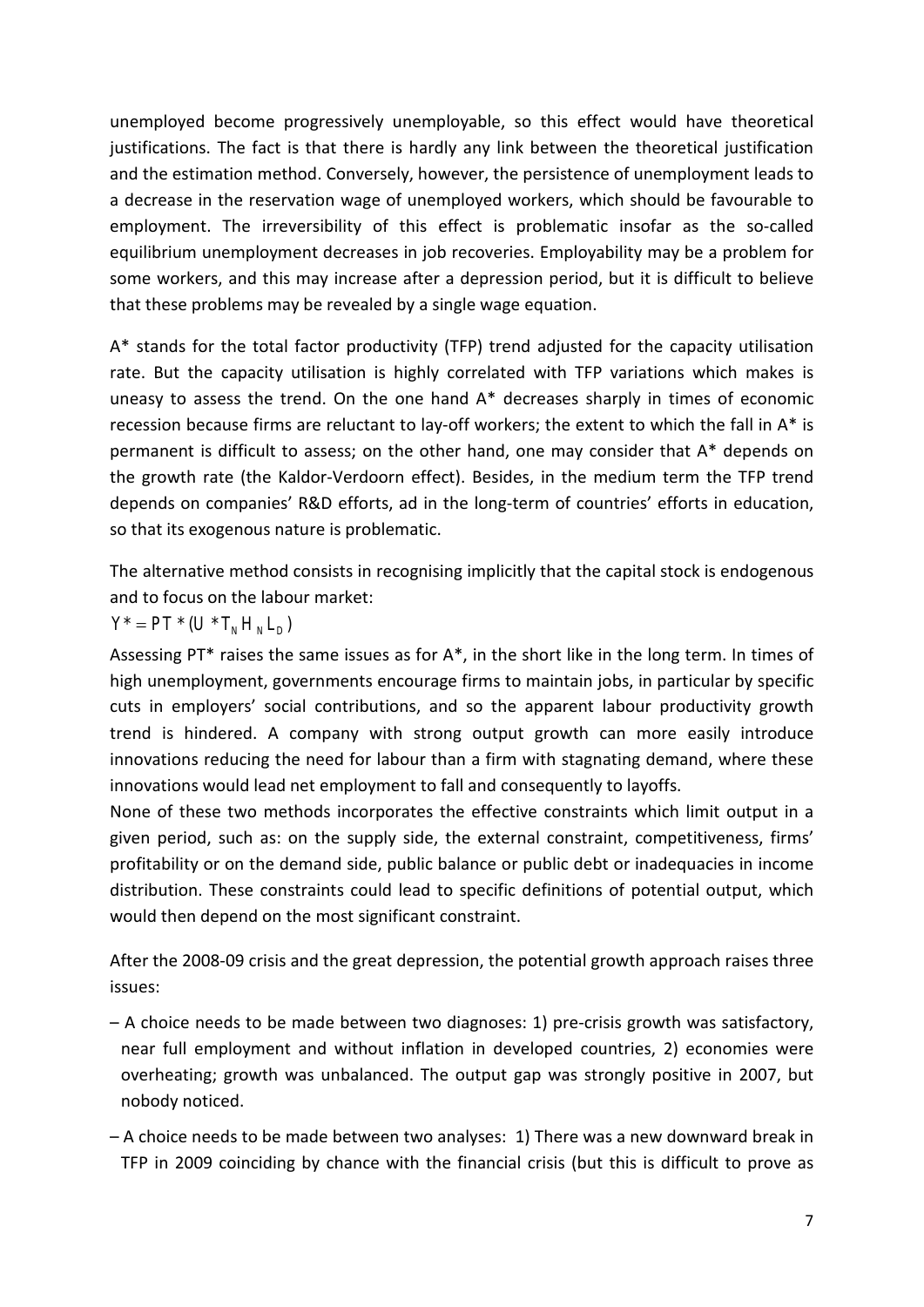long as the economy is far from normal rates of capacity utilisation and labour). 2) This break is due first to labour hoarding, and later to weak growth itself.

– A choice needs to be made between two analyses: 1) potential output fell in the crisis because production capacities and skills became obsolete, because the rise in unemployment led to human capital permanent losses, because lower investment and innovation effort led to capital permanent losses. 2) The fall in demand led a fall in production and therefore production capacity and employment, but these falls can be reversed if demand recovers.

The financial crisis led to permanent weaker demand; it is no longer possible for the growth regime to be driven by rising debt and financial and real estate bubbles; the fall in equity prices impoverished households and weakened the firms' balance sheets; many households and businesses want to reduce their debts. Public finances deterioration paves the way for a prolonged period of fiscal austerity. The persistent weakness of demand necessarily translates into a persistent weakness of production, so of supply. Some see in this weakness a fall in potential output and growth. This seems to us a conceptual error.

## **3. What estimates for potential output?**

## **3.1. Potential growth and the European Commission**

While the first version of the Stability Pact was essentially based on the 3% of GDP limit for the nominal public deficit, the reforms introduced since then increased the role of the structural deficit notion (and thus of potential output). Thus, Member States should now reach a medium-term target of 0.5% for their structural public deficit; as long as this objective is not achieved, they should improve their structural balance by at least 0.5% of GDP per year. However, the 3% limit remains for nominal deficits; breaching this arbitrary limit initiates the Excessive Deficit Procedure.

These rules have no economic basis, as was already written many times (see, for instance, Mathieu and Sterdyniak, 2006). These rules are much more rigid than the *golden rule of public finances* (which allows a structural deficit, corrected for public debt depreciation induced by inflation, equal to net public investment), and more rigid than the debt stability constraint. They prevent any discretionary stabilisation fiscal policy, although it is necessary for full stabilisation (see box 1, and Mathieu and Sterdyniak, 2013).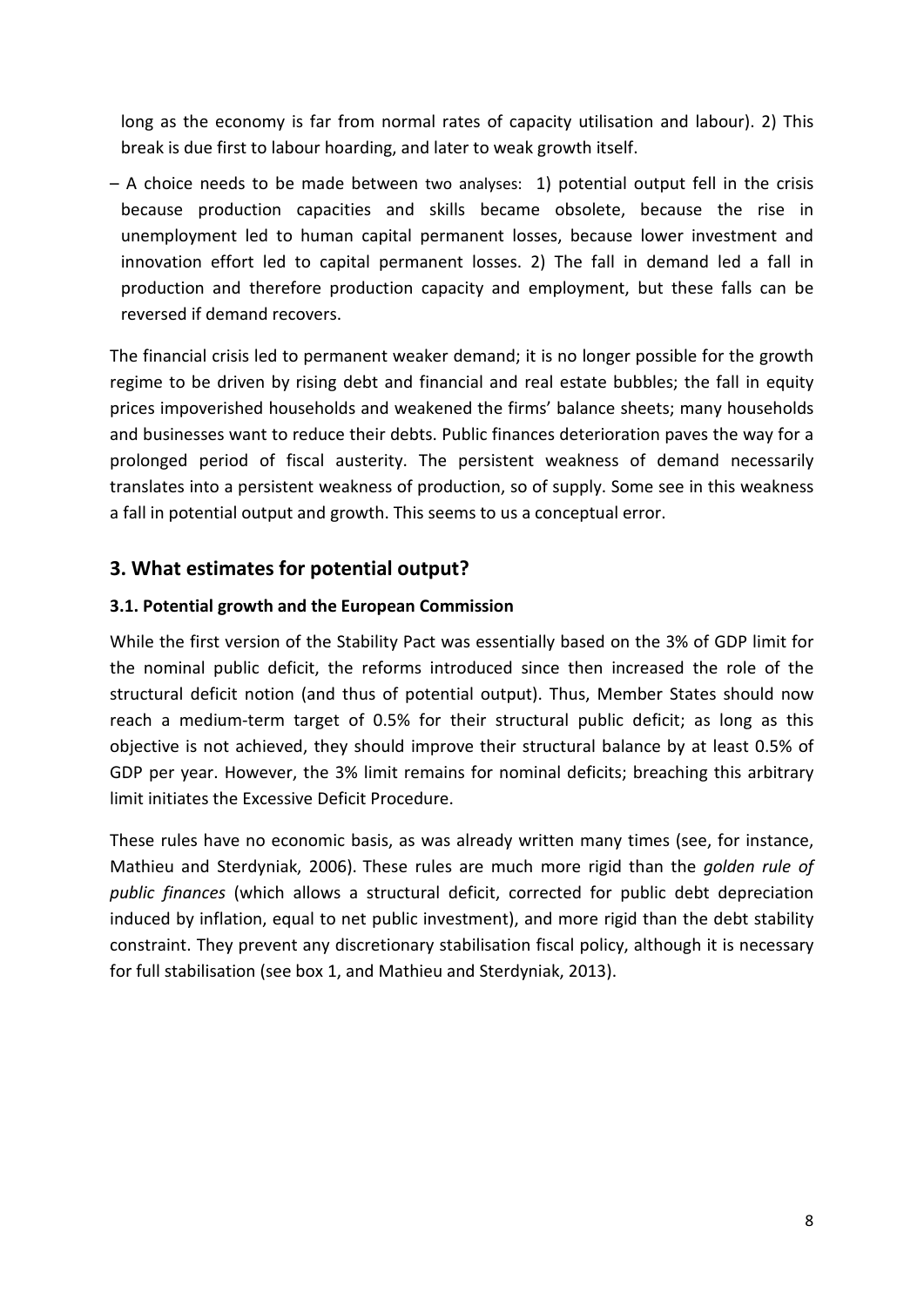#### **Box 1: About fiscal rules**

In order to obtain a satisfactory demand level, the government must accept a public deficit. Let us note *y*, production, *d*, private demand, *g,* public demand, *r* is the interest rate and *h* the public debt/GDP ratio. All variables are measured in difference with a reference path where production is at its potential level.

If  $y = g + d + cy - \sigma r + kh$ , then the stabilisation fiscal policy is, in the short-run:  $g = -d + \sigma r$ 

If this policy is implemented, then stabilisation is perfect, there is no link *ex post* between the deficit and the output gap. Let us note also that, g, government borrowing, is considered as structural according to the OECD or the EC methods, which makes no sense.

In the long run, g=0 and  $h = -(d - \sigma r)/k$ 

The long-term public debt level is not arbitrary, but depends on private agents' wishes: debt must equal desired debt at the optimal interest rate, i.e. the rate equal to the growth rate.

This simple model shows that a fiscal rule like:  $g = g_{\circ} - \lambda y - \mu ( h - \overline{h} )$  cannot be proposed, since it would not allow for full stabilisation and since the government cannot set a debt target regardless of private agents' saving behaviour. The public debt level desired by private agents has probably increased during the crisis as households wish to hold less risky financial assets and businesses want to be less leveraged. Structurally, the ageing of populations implies that there is a rising demand for safe public assets.

They have no economic rationale; they can only be understood for political reasons; their objective is to deprive Member States of fiscal policy autonomy; to impose an automatic fiscal regime, to concentrate macro-economic policies at the EC level. But the EC is unable to implement the differentiated and reactive fiscal policies that would be necessary according to each country's economic situation. According to the 'austerity/structural reforms' prevailing ideology at the EC, MS should reduce public spending and seek growth through goods and services markets deregulation and downsizing of labour laws; therefore, the EC does not have the objective of implementing effective fiscal policies. The January 2015 Communication recognises that the requested cut in the structural deficit should depend on the MS economic situation. But the EC persists in refusing the implementation of any discretionary fiscal policies; the fiscal impulse should always be negative; in some extreme cases it could be zero, but never positive. The EC refuses the simple principle according to which: "each country should and must run the fiscal policy required to maintain its production at the potential level or to bring it back to it".

The devil is in the details: the crucial issue is the way of evaluating potential production. The Commission uses the production function method which leads to a fragile evaluation, which may be revised and is always close to the current production level. Let us look at the French case (table 1). In spring 2008, the output gap for 2007 was estimated to be slightly negative (-0.2 %). After the 2001-02 Internet crises, France experienced a weak growth period (1.6% average annual growth from 2000 to 2005). The French economy had recovered a satisfactory growth in 2006-07; the unemployment rate had fallen down to 8% in 2007. After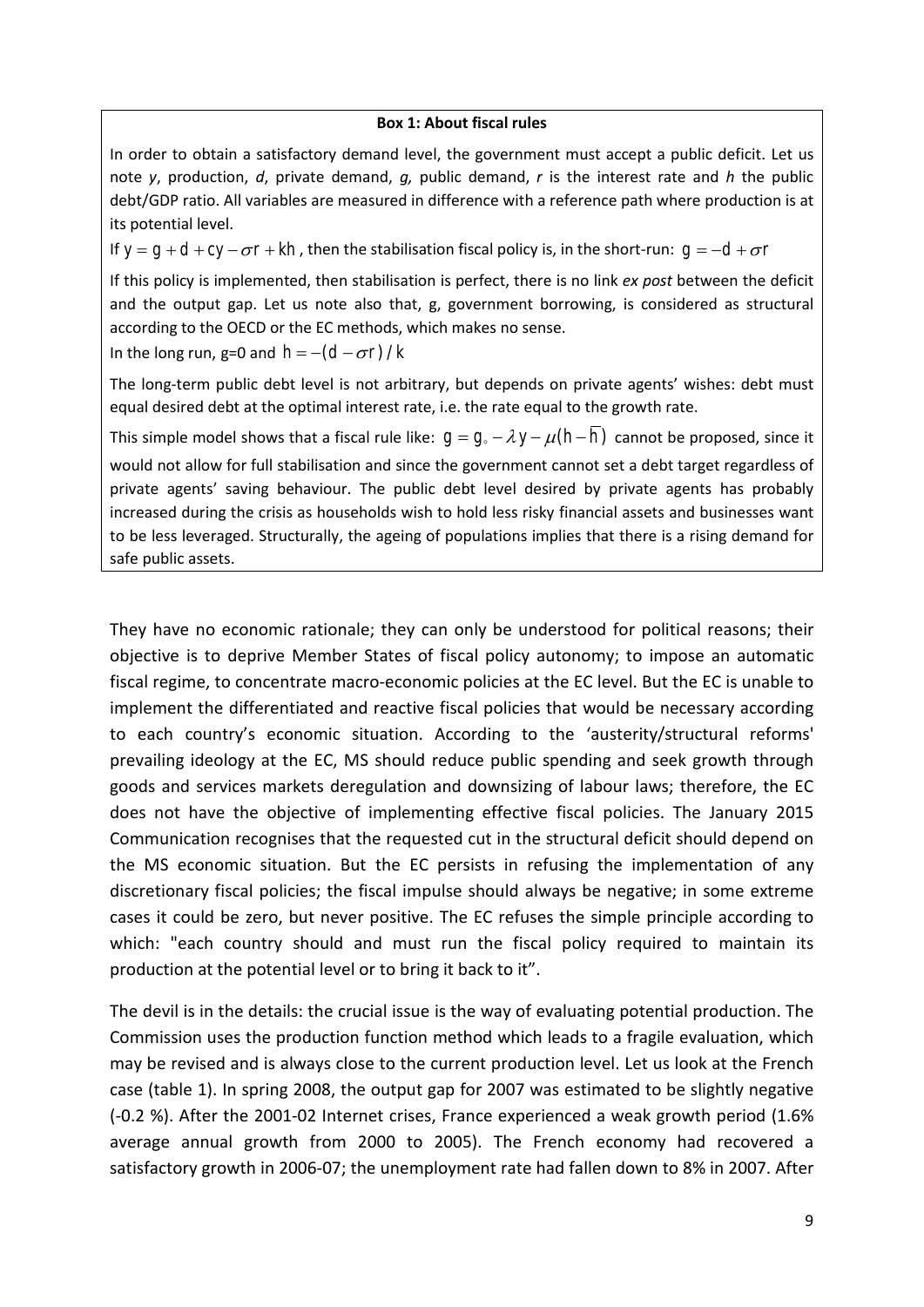the 2008-09 crisis, the Commission entirely revises his assessment: the output gap is now estimated to have been strongly positive in 2007 (+3.1%); the French economy would have been overheating from 1999 to 2008; the output fall in 2009 is almost entirely a return to normal. The output gap is estimated at -2.2% for 2009. This is very awkward: over the 1999- 2007 period, inflation remained close to 2%; the wage share in value added remained stable (55.8% in 1999; 55.3% in 2007). There was no sign of overheating. Nevertheless, the revision done by the Commission reduces by 3.3% the potential output level in 2007 and increases by 1.7 percentage point the structural public deficit (-2.4% in the 2008 estimate; -4.1% now).

|      |        | Spring 2008 |        | Spring 2010 |        | Spring 2012 |        | Autumn 2014 |        |
|------|--------|-------------|--------|-------------|--------|-------------|--------|-------------|--------|
|      | $GDP*$ | potGDP*     | OG     | potGDP*     | OG     | potGDP*     | OG     | potGDP*     | OG     |
| 2000 | 3.9    | 2.4         | 2.2    | 2.1         | 1.9    | 2.0         | 2.9    | 2.1         | 2.5    |
| 2001 | 2.0    | 2.3         | 1.8    | 2.0         | 1.8    | 1.9         | 2.9    | 1.9         | 2.6    |
| 2002 | 1.1    | 2.1         | 0.7    | 1.8         | 1.0    | 1.7         | 2.0    | 1.7         | 2.0    |
| 2003 | 0.8    | 2.0         | $-0.2$ | 1.8         | 0.3    | 1.8         | 1.1    | 1.7         | 1.1    |
| 2004 | 2.8    | 2.0         | 0.3    | 1.8         | 0.9    | 1.9         | 1.6    | 1.8         | 2.1    |
| 2005 | 1.6    | 2.0         | 0.0    | 1.9         | 1.0    | 1.9         | 1.7    | 1.8         | 1.8    |
| 2006 | 2.4    | 1.9         | 0.1    | 1.8         | 1.4    | 1.9         | 2.3    | 1.7         | 2.5    |
| 2007 | 2.4    | 2.1         | $-0.2$ | 1.8         | 1.9    | 1.8         | 2.7    | 1.7         | 3.1    |
| 2008 | 0.2    | 1.9         | $-0.5$ | 1.6         | 0.8    | 1.6         | 1.1    | 1.6         | 1.7    |
| 2009 | $-2.9$ |             |        | 1.2         | $-2.7$ | 1.2         | $-2.8$ | 0.9         | $-2.2$ |
| 2010 | 2.0    |             |        | 1.3         | $-2.7$ | 1.2         | $-2.5$ | 1.1         | $-1.3$ |
| 2011 | 2.1    |             |        |             | $-2.3$ | 1.3         | $-2.1$ | 1.1         | $-0.4$ |
| 2012 | 0.3    |             |        |             |        | 1.2         | $-2.8$ | 1.0         | $-1.0$ |
| 2013 | 0.3    |             |        |             |        | 1.2         | $-2.7$ | 1.0         | $-1.7$ |
| 2014 | 0.3    |             |        |             |        |             |        | 0.9         | $-2.3$ |

**Table 1. French potential growth and output gap according to the EC**

\*Growth rates, %

Source: DG ECFIN, General government data.

According to the Commission's current estimates, French potential growth was already relatively low before the crisis: 1.7% in 2006-2007 (against 2% for the estimates made before the crisis); it fell sharply in 2009 and was since then of 1% only. The situation is worse for other countries, such as Greece, Spain and Portugal. Evaluations made before 2008 did not warn these countries against an excessive production level. Today, the Commission considers that potential growth became negative in Italy, Spain, Portugal and even more Greece (table 2). These evaluations have dramatic consequences in terms of the structural budgetary efforts that the countries concerned are expected to make. A potential growth of -1% instead of + 2% decreases by approximately 1.5 percent of GDP the estimated size of the structural effort. For a country where public spending represents around 50% of GDP, a structural effort of 0.5% of GDP is obtained with a 1% increase in public spending in volume by year, if annual potential growth is 2%; a 2% cut by year is required if potential growth is estimated to be -1%.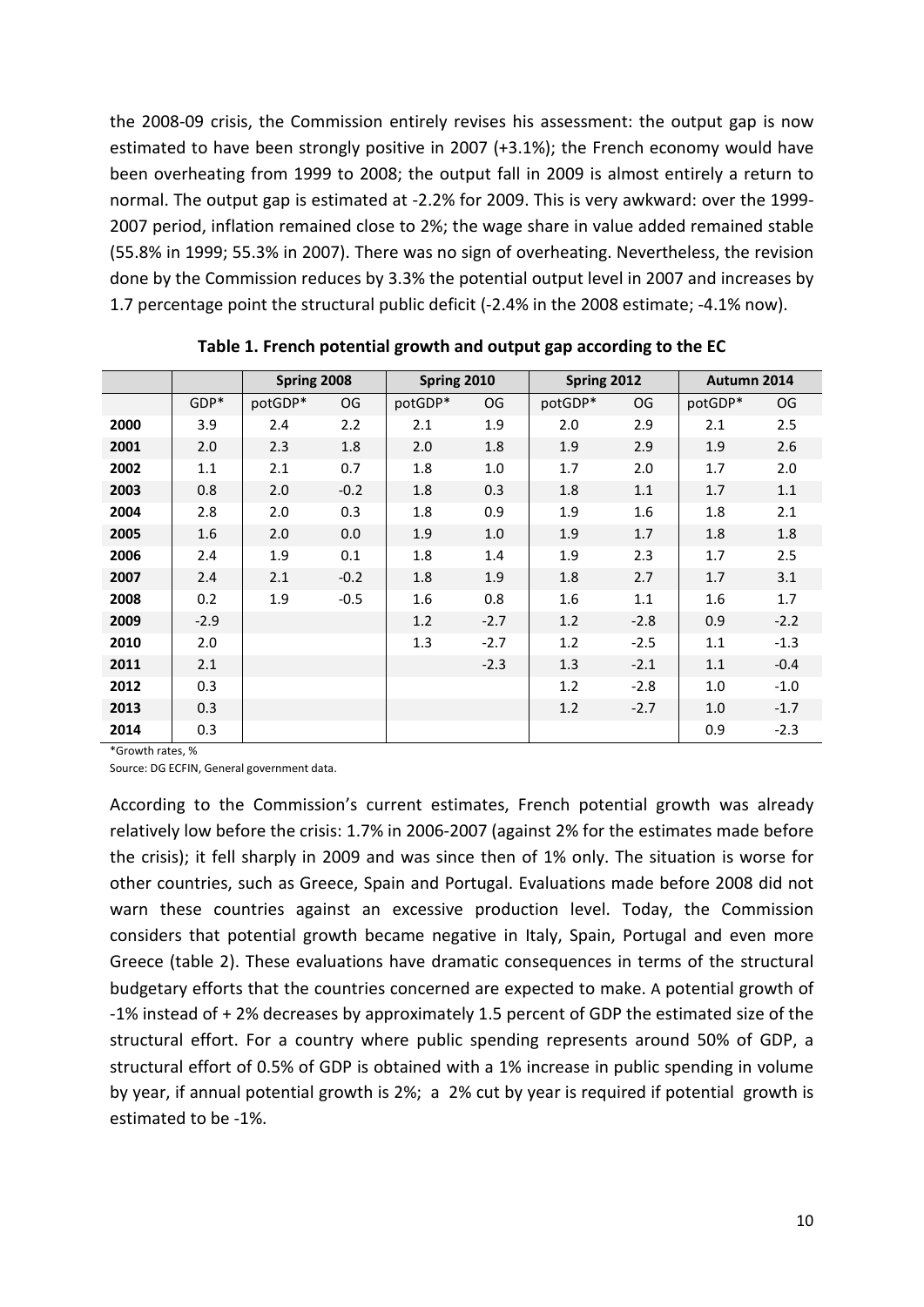|                    | Output gap<br>2007 (2008<br>estimation) | Output gap<br>2007 (2014<br>estimation) | <b>Potential</b><br>growth 2007<br>(2008)<br>estimation) | <b>Potential</b><br>growth 2007<br>(2014)<br>estimation) | <b>Potential</b><br>growth 2013<br>(2014)<br>estimation) | <b>Output gap</b><br>2014 (2014<br>estimation) |
|--------------------|-----------------------------------------|-----------------------------------------|----------------------------------------------------------|----------------------------------------------------------|----------------------------------------------------------|------------------------------------------------|
| <b>Belgium</b>     | 0.3                                     | 2.7                                     | 2.5                                                      | 1.8                                                      | 0.7                                                      | $-1.1$                                         |
| Germany            | 0.7                                     | 1.9                                     | 1.4                                                      | 1.3                                                      | 1.3                                                      | $-0.8$                                         |
| <b>Ireland</b>     | 0.2                                     | 4.7                                     | 5.2                                                      | 3.1                                                      | 0.9                                                      | $-0.2$                                         |
| Greece             | 1.5                                     | 4.7                                     | 3.8                                                      | 1.9                                                      | $-3.1$                                                   | $-10.9$                                        |
| <b>Spain</b>       | $-0.4$                                  | 3.0                                     | 3.7                                                      | 3.7                                                      | $-0.7$                                                   | $-6.0$                                         |
| <b>France</b>      | $-0.2$                                  | 3.1                                     | 2.1                                                      | 1.7                                                      | 1.0                                                      | $-2.3$                                         |
| <b>Italy</b>       | $-0.3$                                  | 2.4                                     | 1.5                                                      | 0.8                                                      | $-0.4$                                                   | $-4.5$                                         |
| <b>Netherlands</b> | 0.3                                     | 2.5                                     | 2.1                                                      | 1.9                                                      | 0.2                                                      | $-3.0$                                         |
| <b>Austria</b>     | 0.9                                     | 2.0                                     | 2.2                                                      | 1.9                                                      | 0.9                                                      | $-1.1$                                         |
| Portugal           | $-1.1$                                  | 0.9                                     | 1.3                                                      | 1.2                                                      | $-1.0$                                                   | $-6.0$                                         |
| Slovenia           | 1.4                                     | 7.1                                     | 4.9                                                      | 3.6                                                      | $-0.2$                                                   | $-2.7$                                         |
| <b>Finland</b>     | 0.8                                     | 4.6                                     | 3.4                                                      | 1.6                                                      | $-0.1$                                                   | $-3.1$                                         |
| <b>UK</b>          | 0.4                                     | 2.1                                     | 2.7                                                      | 1.9                                                      | 1.0                                                      | $-0.8$                                         |

| Table 2. Potential growth rates and output gaps according to the EC |  |  |
|---------------------------------------------------------------------|--|--|
|---------------------------------------------------------------------|--|--|

\*Growth rates, %

Source: DG ECFIN, General government data.

The Commission's method, as it is applied today, is presented in *European Economy* (2014). The paper acknowledges the ambiguity of the concept: should capital stock be considered as fixed, knowing that it would increase in line with production? How to account for capital stock medium-term developments, which may follow production, but may also hit profitability or financial constraints? The paper recognizes that the EC method has institutional goals, and therefore should be simple, possibly at the detriment of pertinence. The paper considers potential growth should be equal on average to actual production, but this is questionable for an area which has experienced a prolonged depression and strong disinflation. Potential production is estimated according to the production function method (equation 1) with the already reported drawbacks. Immigration impacts past potential output, not the future one. The unemployment rate, estimated by equation (2), follows roughly the effective unemployment rate fluctuations, and is not explained by structural factors. For Spain, the structural unemployment rate would have declined from 17% in 1992 to 12% in 2005, before rising to 26% in 2015. In some countries,  $\beta$  is not significant.

At Year N, potential output must be extrapolated for years N+1, N+2. This is done using the Commission's projections figures, which necessarily fluctuate widely and are uncertain. Filtering methods to assess productivity growth trends are particularly fragile for the end of the period. Thus, potential production and structural balance estimates are particularly uncertain for the periods where the assessment given by the European Institutions on national fiscal policies is central<sup>[3](#page-12-0)</sup>.

<span id="page-12-0"></span><sup>&</sup>lt;sup>3</sup> The use of structural public balances as evaluated by the European commission to analyze and guide the MS fiscal policy is also criticized by Hers and Suyker (2014).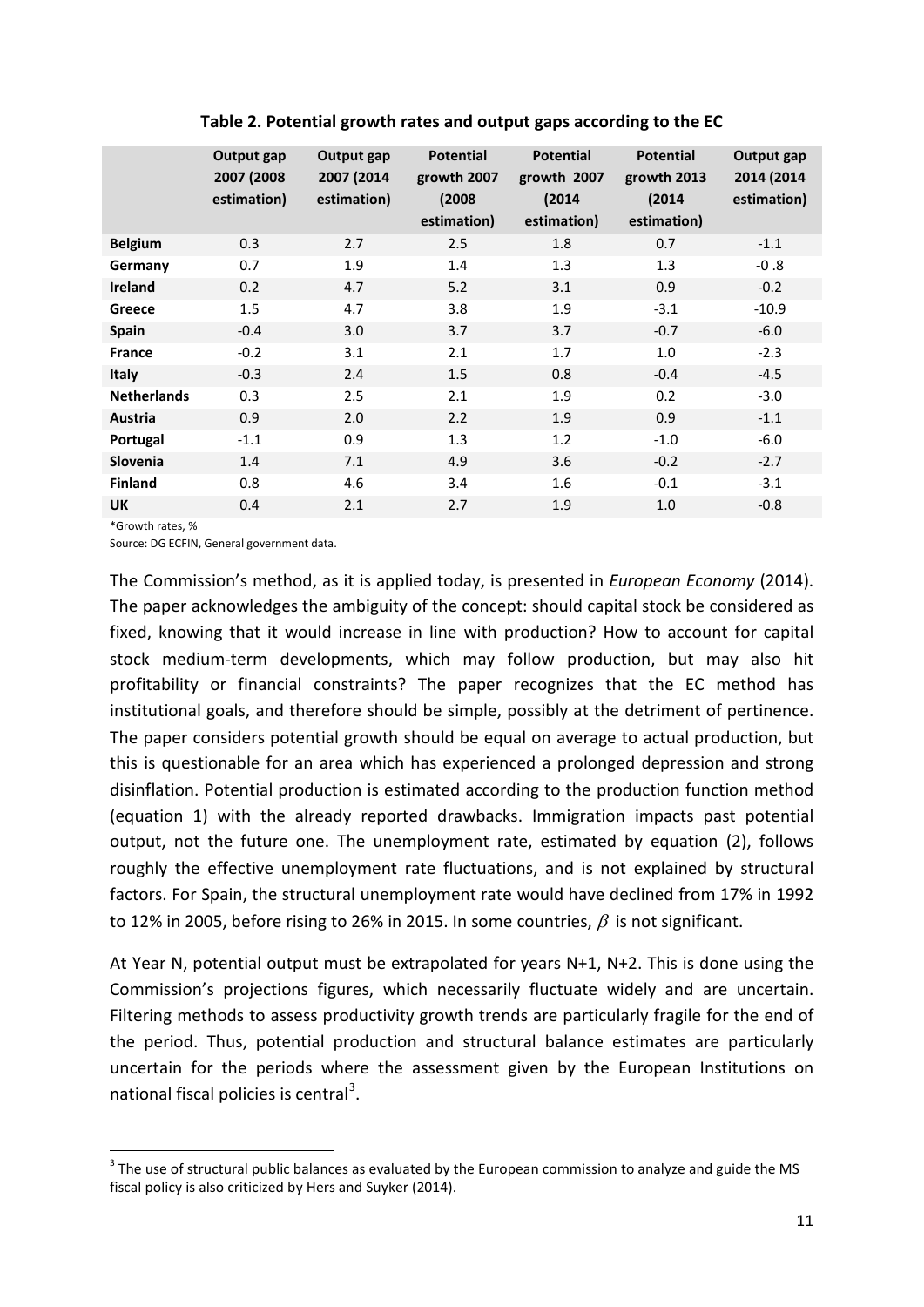For medium-term forecasts, the method becomes more pragmatic, ideological and political: the evolution of the structural unemployment rate accounts for structural indicators (such as the unemployment benefit replacement ratio, the weight of labour taxation, the unionization rate…), without any empirical evidence. The evolution of participation rates partly reflects changes in pensions' legislation. The EC paper gives no explanation for the revisions induced by the crisis and for the unrealistic results of the 2000-07 period.

As table 3 shows, the strong slowdown in potential growth, according to the Commission, is induced by the decline in capital accumulation (induced in fact by the output fall itself) and by labour contribution, which comes partly from the reversal of migration flows, partly because of an alleged increase in the NAWRU (8.8% in 2008, 10.2 % in 2015), despite all labour market reforms. The slowdown in TFP growth is a long-term phenomenon: it decreases from 1.5% in 1985-1992 to 0.9% in 1997-2002, and 0.65 per cent in 2003-2007 and would be 0.5% in 2015-18, despite all structural reforms.

| <b>EA 18</b> | Potential growth | <b>TFP</b> | Capital      | Labour       |  |
|--------------|------------------|------------|--------------|--------------|--|
|              |                  |            | contribution | contribution |  |
| 2003-2007    | 1.8              | 0.65       | 0.8          | 0.35         |  |
| 2009-2014    | 0.6              | 0.4        | 0.3          | $-0.1$       |  |
| 2015-2018    | 0.95             | 0.5        | 0.4          | 0.05         |  |
| 2019-2023    | 1.3              | 0.6        | 0.45         | 0.25         |  |

|  | Table 3. Potential growth and contributions according to the Commission |
|--|-------------------------------------------------------------------------|
|--|-------------------------------------------------------------------------|

Source: European Economy (2014).

Four conclusions may be drawn from these considerations. The potential growth concept used by the Commission cannot take into account supply constraints faced by a MS. This is obvious from the estimates made for Greece, Spain, and Ireland before the crisis. If growth was unbalanced in these countries, these imbalances are not reflected in terms of deviation from potential growth.

The Commission has no explicit theories explaining why potential growth slowed down in 2008-09 and why it is so low now. It does not disentangle cyclical and structural developments. This is also true in the recent past. For instance, the UK potential growth estimate had fallen to an annual 0.9% in 2010, and has risen back to 2% in the following years. The potential output constraint drifts away as observed GDP comes close to it.

The potential growth notion and its use for economic policy are clearly undermined by these drawbacks. Either potential growth is independent from effective growth, and if so it is difficult to understand why the Commission lowered it so much after the crisis; or potential growth depends on effective growth: a recession causes investment to fall, and hence to lower production capacity; potential labour force decreases (since some workers are discouraged to find a job, particularly among older-people, young people, women with children; since migration flows are reversed); labour productivity growth decelerates due to labour hoarding. But should this lead to conclude that potential output is permanently lower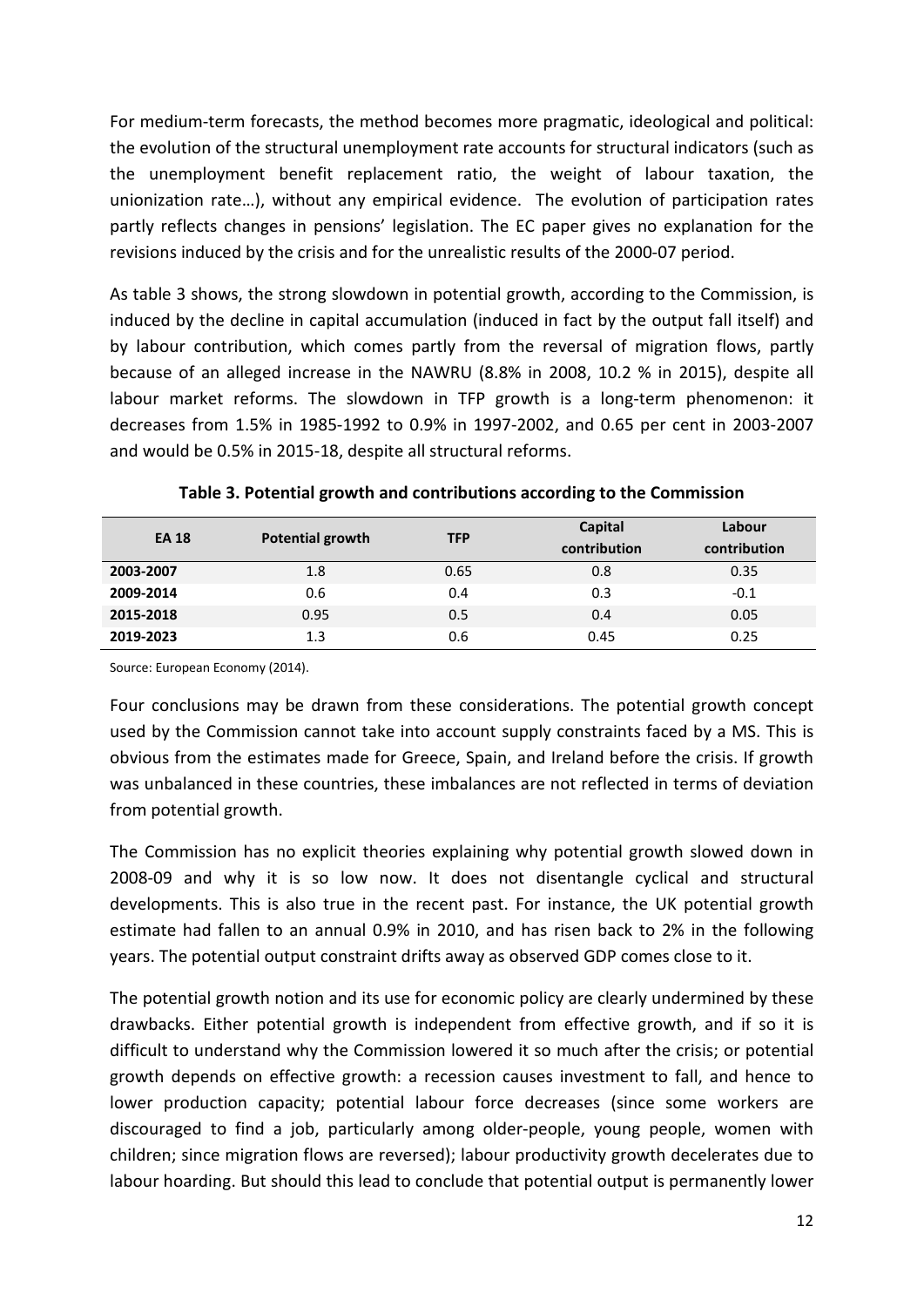and that any strong increase in demand should be avoided in the future, or, in the contrary, that strong growth is needed to increase production capacity, to bring discouraged workers back to the labour market and to avoid a deterioration in their working skills?

The EC-DG ECFIN estimates cannot be used to set targets or limit public deficits, because they are volatile and unreliable. A more robust method resulting in a more stable potential growth would be necessary. It would either lead to the conclusion that fiscal policies should have been significantly more expansionary in the euro area or it would have to specify the reasons why expansionary fiscal policies would be irrelevant (such as current account imbalances).

It makes no sense to request a country to implement a restrictive fiscal policy in order to meet an arbitrary public finance target if this country has high unemployment and low and decelerating inflation. The output gap could serve as a guide for economic policy with a rule such as: "a country is allowed to run an expansionary policy if its output gap is negative". But this is not what is written in the Fiscal Compact. The issue of the relevance of output gap estimates remains.

## **3.2. Potential growth and international institutions**

 $\ln 0$ 

The OECD and the IMF use similar methods as those of the Commission, with similar results (table 4). Spanish and Greek imbalances are not detected before the crisis; after the crisis, pre-crisis output gaps are strongly revised upwards; potential growth becomes nil or even negative in Spain and in Greece.

| ,,,,,         |                          |           |                          |                  |                  |           |
|---------------|--------------------------|-----------|--------------------------|------------------|------------------|-----------|
|               | OG 2007                  | OG 2007   | <b>Potential</b>         | <b>Potential</b> | <b>Potential</b> | OG 2014   |
|               | (2008)                   | (2014)    | growth, 2007             | growth, 2007     | growth, 2013     | (2014)    |
|               | estimate)                | estimate) | (2008)                   | (2014)           | (2014)           | estimate) |
|               |                          |           | estimate)                | estimate)        | estimate)        |           |
| Greece        |                          |           |                          |                  |                  |           |
| EC            | 1.5                      | 4.7       | 3.8                      | 1.9              | $-3.1$           | $-10.9$   |
| <b>OECD</b>   | 0.7                      | 9.5       | 3.8                      | 0.7              | $-1.4$           | $-12.7$   |
| <b>IMF</b>    | $\overline{\phantom{a}}$ | 10.0      | $\overline{\phantom{a}}$ | 0.5              | $-1.8$           | $-9.4$    |
| Spain         |                          |           |                          |                  |                  |           |
| EC            | $-0.4$                   | 3.0       | 3.7                      | 3.7              | $-0.7$           | $-6.0$    |
| OECD          | 0.3                      | 4.6       | 3.4                      | 2.6              | 0.4              | $-6.1$    |
| <b>IMF</b>    | 0.3                      | 2.7       | 3.5                      | 2.8              | $-0.2$           | $-5.0$    |
| <b>France</b> |                          |           |                          |                  |                  |           |
| <b>CE</b>     | $-0.2$                   | 3.1       | 2.1                      | 1.7              | 1.0              | $-2.3$    |
| <b>OECD</b>   | 0.3                      | 3.0       | 1.9                      | 1.5              | 1.3              | $-2.2$    |
| <b>IMF</b>    | $-0.5$                   | 2.1       | 2.1                      | 1.6              | 1.2              | $-2.8$    |

|  | Table 4. Output gaps and potential growth, according to the EC, OECD, and IMF |  |  |
|--|-------------------------------------------------------------------------------|--|--|
|--|-------------------------------------------------------------------------------|--|--|

*Source*: *European Economy* (2008, 2014), OECD *Economic outlook* (2008, 2014), IMF *World Economic outlook* (2008, 2014).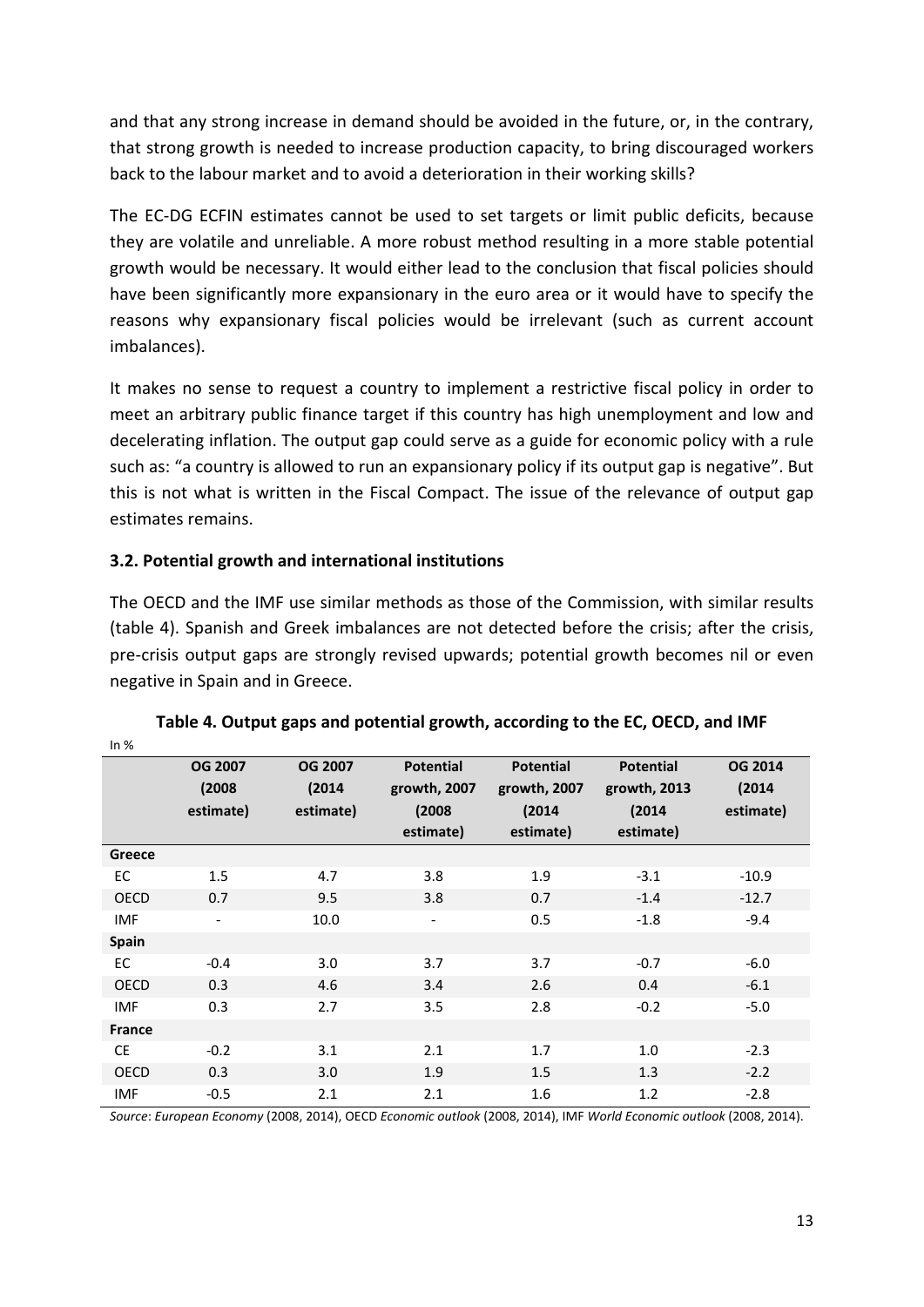Using the OECD method and data, Furceri and Mourougane (2012) find that a financial crisis has a permanent impact on potential production of 1.5 to 2.4% (3.8% for a strong crisis). But a substantial part of the effect comes from the decrease in the capital stock, so that one can hardly disentangle the supply effect and the demand effect.

In April 2015, an IMF study (IMF, 2015) distinguishes the notion of potential output from the notion of sustainable output (which would take into account all imbalances), but the latter is not estimated. Potential output is measured by a two-equation model, which has the weakness to be based on the Phillips curve linearity:

 $\pi = a + \pi^e - c(U - U^*) + e_{\pi}$  $U-U^* = \tau (Y-Y^*) + e_y$ 

In developed countries, TFP growth would have decelerated before the 2008 crisis due to the waning of ICT effects and to the growth of low productivity sectors (personal services, construction, non-market services). The IMF considers that the crisis has been accompanied by a sharp slowdown in potential growth (especially in the euro area, from 1.5% by year to 0.7% in 2008-2014). On the whole, the crisis would have reduced potential output in the euro area by 7.75% in 2014. The study distinguishes permanent effects (the slowdown in potential labour force growth) from temporary effects (slowdowns of capital accumulation and TFP growth, increase in the rate of structural unemployment, decline in the participation rate, which should theoretically be reversible, but seem empirically to have lasting effects on levels as on growth rates). However, a large part of these effects reflects a strong pessimism about the pace of future growth. Low growth anticipations lead to a decrease in the rate of capital accumulation and of potential labour force. The IMF study concludes that potential growth should be increased by supporting productive investment, and investments in infrastructure, by increasing the use of ICT and by reforming the tax and social systems to encourage female and older workers' employment.

Ball (2014) considers that potential output revisions made by the OECD and the IMF between their assessments of December 2007 and May 2014 effectively reflect the impact of the crisis on potential output, without questioning the evaluation methods at all. Ball points that both institutions made similar revisions: -35% for Greece and Ireland (but was pre-crisis growth sustainable in these two countries?); -30% for Hungary; -22% for Spain and the Czech Republic; -19% for Finland; - 14% for the Portugal; -12% for Italy and the UK; - 9.5% for Japan; -8.5% for France; -5.5% for the US; - 3.5% for Germany. Ball offers the usual explanations (reduction of capital accumulation, innovations brakes), but questions neither the potential growth concept, nor the evaluation methods.

Ollivaud and Turner (2014) also try to estimate the impact of the financial crisis on OECD countries' potential output. They distinguish the impact on the capital per worker ratio, on labour productivity, on structural unemployment rate and on activity rates. According to them, a large part of the slowdown in growth since 2007 is due to the output gap (very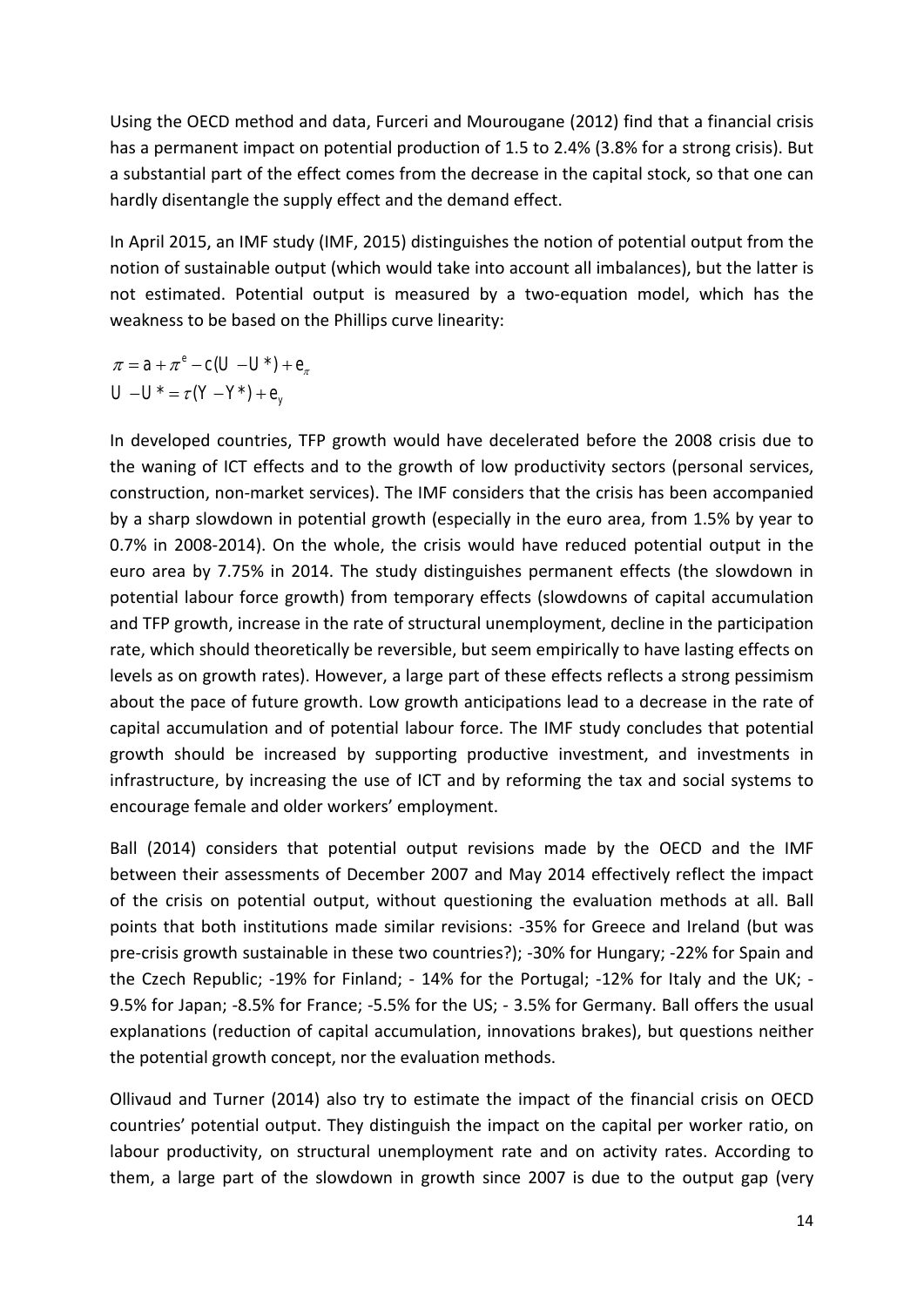positive in 2007, very negative in 2014). The effect of the crisis on potential output would be +3.9% in Germany (due to higher rates of activity and decline in structural unemployment), + 1.1% in France (due to the increase in the rate of activity), -2.5% in the US, -8.0% in Spain (due to the increase in the structural unemployment rate), -8.6% in Britain (due to lower labour productivity) and up to -22.7% in Greece. In our view, the study is unconvincing because it does not allow to disentangle the effect of the crisis itself from the effect of other variables (restrictive fiscal policies, pensions or labour laws reforms, cyclical developments) or poorly explained phenomena (the sharp slowdown of productivity in the UK).

In a recent paper, the DG ECFIN (Commission, 2015 b) claims that its method performed better than HP filter, OECD and IMF methods. The fact is that all four methods have a poor performance. We can make three objections. Assessing the performance of a method by confronting its real time evaluation with the EC current one is more than problematic, as the EC current method is as (more ?) problematic than the real time one. We cannot accept the thesis according to which the break in growth in 2008-09 is structural, an evidence according to which the output gap was strongly positive in 2007 as the break comes from a financial crisis prolonged by a European-imposed fiscal austerity policy. The EC evaluations are selffulfilling: an evaluation of slow potential growth obliges MS to implement austerity fiscal policy, which induces a slow growth, which the paper uses as an evidence that potential growth was effectively weak.

#### **3.3. The introduction of financial variables**

Borio *et al.* (2013, 2014) notice that, over the last three decades, price fluctuations poorly reflect output fluctuations in developed countries. But financial variables (credit growth rate, housing prices, real interest rate) play an important role in the dynamics of demand and supply: in times of financial booms, demand is risen, and this also holds for investment. This can be accompanied by exchange rate appreciation which reduces inflation. On the contrary, a stock market crash reduces demand, but also strengthens firms' financial constraints, which is detrimental to capital accumulation. This leads the authors to introduce financial variables in a model explaining the output gap. With φ financial variables, the model is written as:

(3)

$$
y_t - y_t^* = \beta(y_{t-1} - y_{t-1}^*) + \gamma \phi_t + \eta_t
$$

 $\Delta y_t^* = \Delta y_{t-1}^* + \varepsilon_t$ 

For 2000-2012 period, such a model has the advantage of inducing a positive output gap before the crisis and a negative one since then. But while the model allows to assess a potential growth series, it does not explain its determinants. It includes no variable representing tensions on supply. The model does not include factors driving the economic cycle other than financial variables. It is based on the arguable assumption according to which production equals potential output when financial variables are at their average value.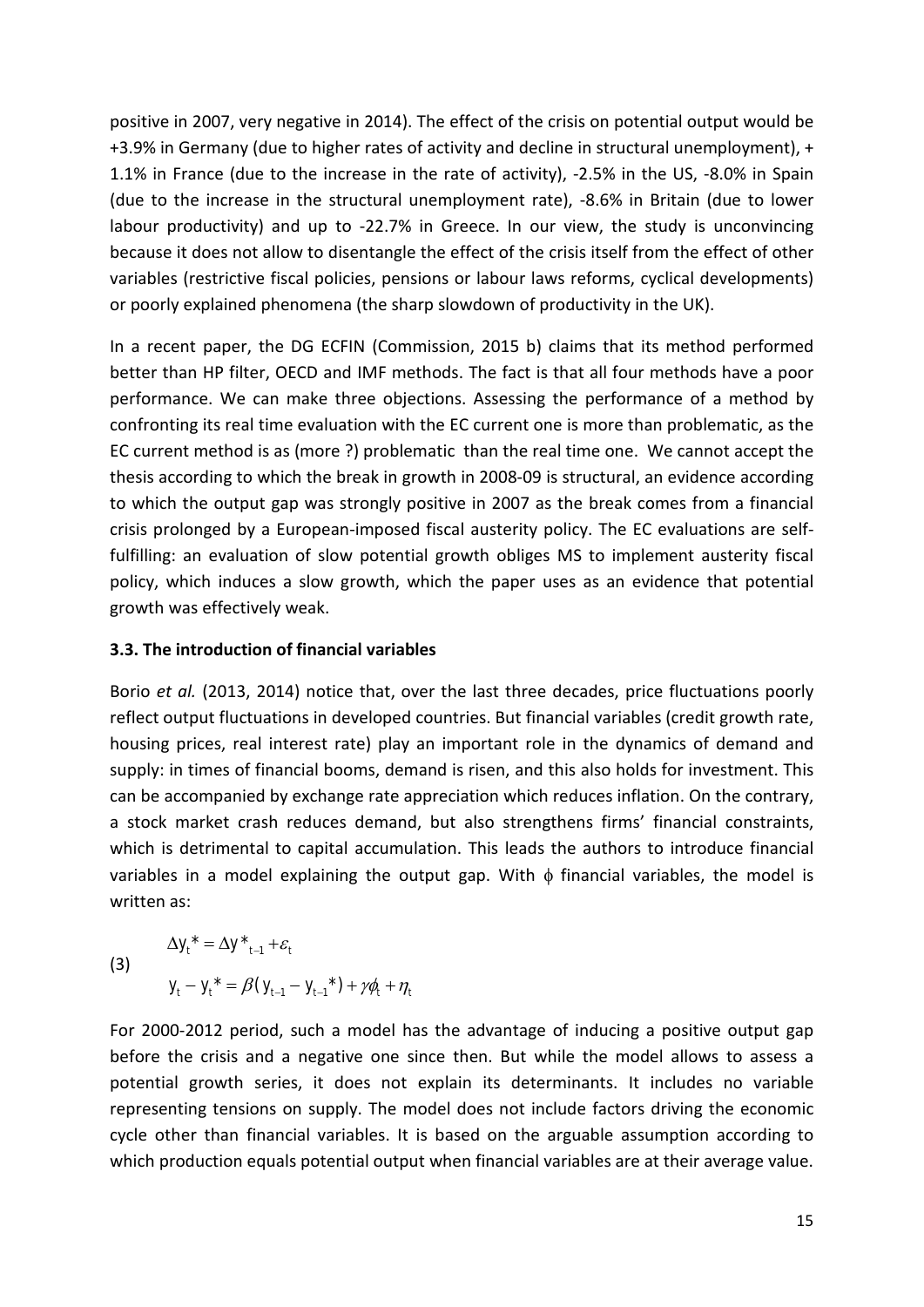The model can be generalized by introducing other cyclical variables  $(\varphi_t)$  as such as the fiscal impulse, the real exchange rate, or oil price shocks:

$$
y_{t} - y_{t}^* = \beta(y_{t-1} - y_{t-1}^*) + \gamma \phi_{t} + \delta \phi_{t} + \eta_{t}
$$

But this remains a descriptive (and not explanatory) model of potential growth. Above all, the model relies on a non-demonstrated postulate: demand equals potential production, in the absence of external, financial, and economic policy shocks.

## **3.4. Empirical studies on the impact of the crisis on potential growth**

Haltmaier (2012) asks: "Do Recessions Affect Potential Growth?". In our view, the answer is yes, if potential output is measured according to international institutions' methods (where potential output is affected by the slowdown in investment and rising unemployment); the answer is no, by definition, if potential output is corrected for cyclical effects. However, the recession may not be cyclical; it may signal the end of a period of unbalanced growth: so the question is ambiguous. In fact, the empirical study concludes that recessions have a negative impact of 2% on average on potential output in developed countries; the impact depends on the depth of the recession, but not on its financial characteristics. The author concludes that the actual recession would cost 3 percent of potential GDP for developed countries, which is relatively small given the observed slowdown.

For Fernald (2014), the United States experienced a period of strong labour productivity gains from 1996 to 2005, due to the industries producing or using ICT. The period has ended, and consequently potential growth has slowed down in the United States, but the author acknowledges that it is still difficult to distinguish this effect from the fall in demand induced by the burst of the financial bubble.

## **3.5. Potential growth: two studies from INSEE**

On a medium-term horizon, Cabannes, Montaut and Pionnier (2013) provide an evaluation of French potential growth from 2015 to 2025. Potential growth would stand between 1.2% and 1.9% by year, 1.5% in the central scenario, decomposed as: 0.5% for labour contribution, 0.5% for capital contribution and 0.5% of pure TFP. However, the paper does not say what the output gap level was in 2013. Similarly, it does not explain the link between actual and potential growth. Stronger demand entails faster capital accumulation, encourages some people to enter (or to remain) on the labour market, authorizes larger immigration flows, allows to possibly increase working time and to postpose the retirement age. The two key issues are not addressed: what are the actual barriers to growth? Do we want higher growth at any cost?

The paper by Lequien and Montant (2014) defines potential GDP as the "GDP level which would be obtained if production factors (labour and capital) were used to a maximal extent without any tensions on prices", thus introducing a questionable symmetry between labour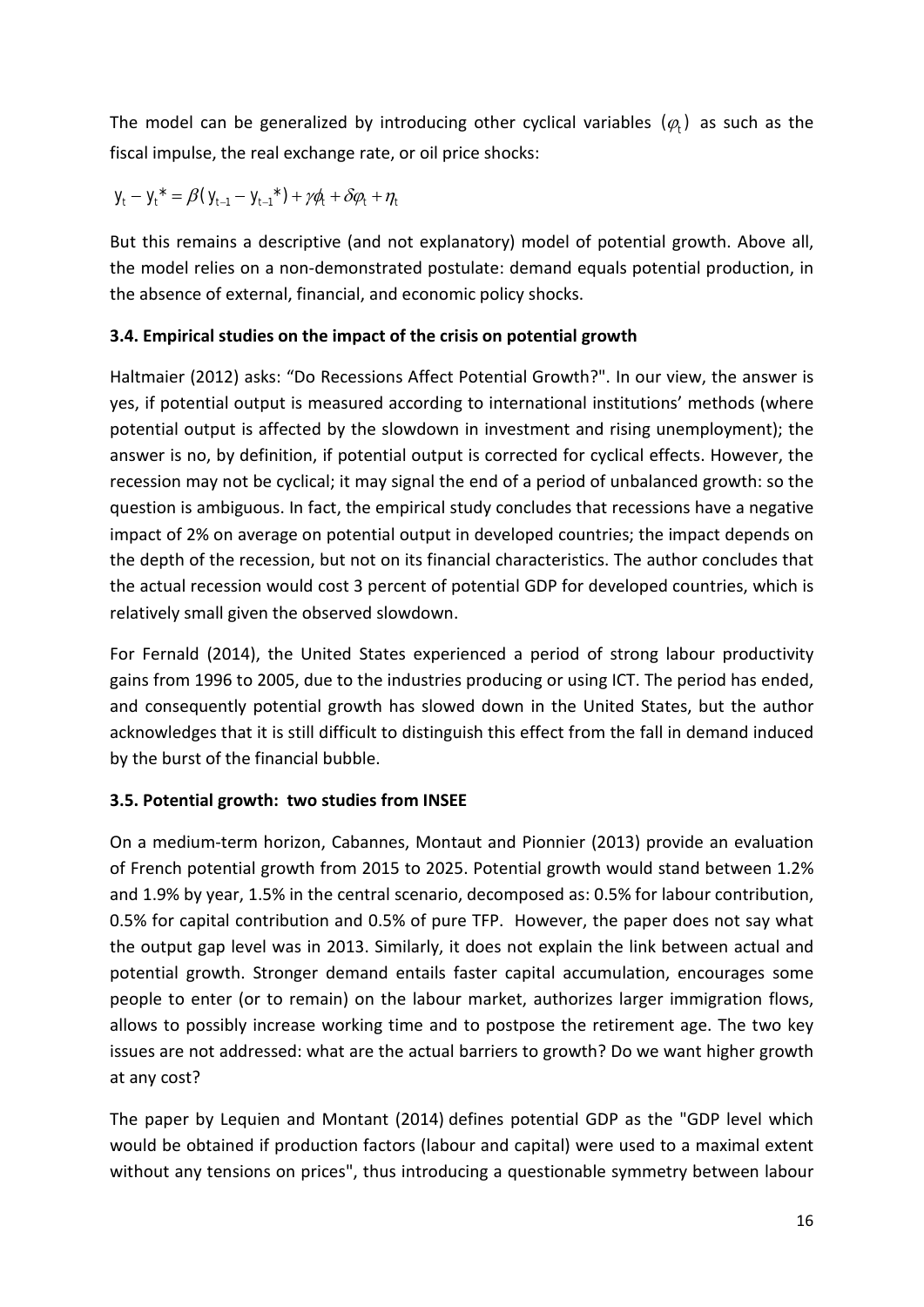and capital. Four methods are confronted. The paper concludes that potential growth ranges between 0.7% and 1.3% in 2014 (compared with 2% before the crisis), the output gap in 2014 ranging between-2.3 and-3.5 points, 70% of the output loss due to the crisis would be permanent.

The first method uses the production function. The capital stock is exogenous. The structural unemployment rate is calculated according to the equation:  $\pi = a + b\pi_{-1} - c(U - U^*) + e$ . It rises from 8.6% in 2007 to 9.5% in 2013, i.e. is only one percentage point below the effective rate. The TFP falls from 1% before the crisis to 0 afterwards. This induces a sharp slowdown of potential growth from 2.1% to 0.6% per year. This method signals but does not explain the slowdown in potential growth.

| <b>Method</b>              | PG 2000-06 | PG 2008-13 | OG 2007 | OG 2013 |
|----------------------------|------------|------------|---------|---------|
| <b>Production function</b> | 2.1        | 0.6        | 0.9     | $-2.3$  |
| Labour market              | 2.0        | 0.75       | 0.8     | $-3.2$  |
| Semi-Structural            | 2.0        | 0.95       | 1.5     | $-3.5$  |
| <b>Direct</b>              | 1.85       | 0.7        | 0.7     | $-2.9$  |
| <b>EC</b>                  | 1.8        | 1.15       | 3.4     | $-2.7$  |
| <b>OECD</b>                | 1.8        | 1.2        | 3.6     | $-2.9$  |
| <b>IMF</b>                 | 2.0        | 0.9        | 2.5     | $-2.4$  |

## **Table 5. French potential growth and output gaps according to Lequien and Montant (2014)**

The second method is based on labour market developments. It allows not to incorporate the capital accumulation slowdown in the evaluation of potential growth. Potential growth depends on labour productivity trend, estimated to grow by 1.1% by year in normal times. Unfortunately, a questionable method leads to labour productivity structural growth of - 0.5% in 2009-10. Should the gap (of around 3%) and labour hoarding during the great depression, be deducted from potential growth (as done by the authors) or will it disappear? Potential labour force grows by 0.2% only per year because of the rise in the equilibrium unemployment rate. Finally, the potential growth rate would return to around 1.3% in 2014.

The semi-structural approach uses information on the capacity utilisation rate, on inflation, on the business climate, to evaluate the output gap, potential GDP being the sum of the output gap and of the actual GDP. This method is questionable: the capacity utilisation rate may return to normal levels after a prolonged period of recession, as firms do not have any reason to maintain excessive production capacity. This does not mean that production is at its potential level from the labour market perspective; unemployment fluctuations have no impact on inflation when unemployment is high and inflation already low. So, there is a risk that the method underestimates the output gap. Here also, the method is purely descriptive.

The so-called direct approach uses a large number of short-term indicators to build a synthetic indicator representing the economic cycle. The output gap evaluation method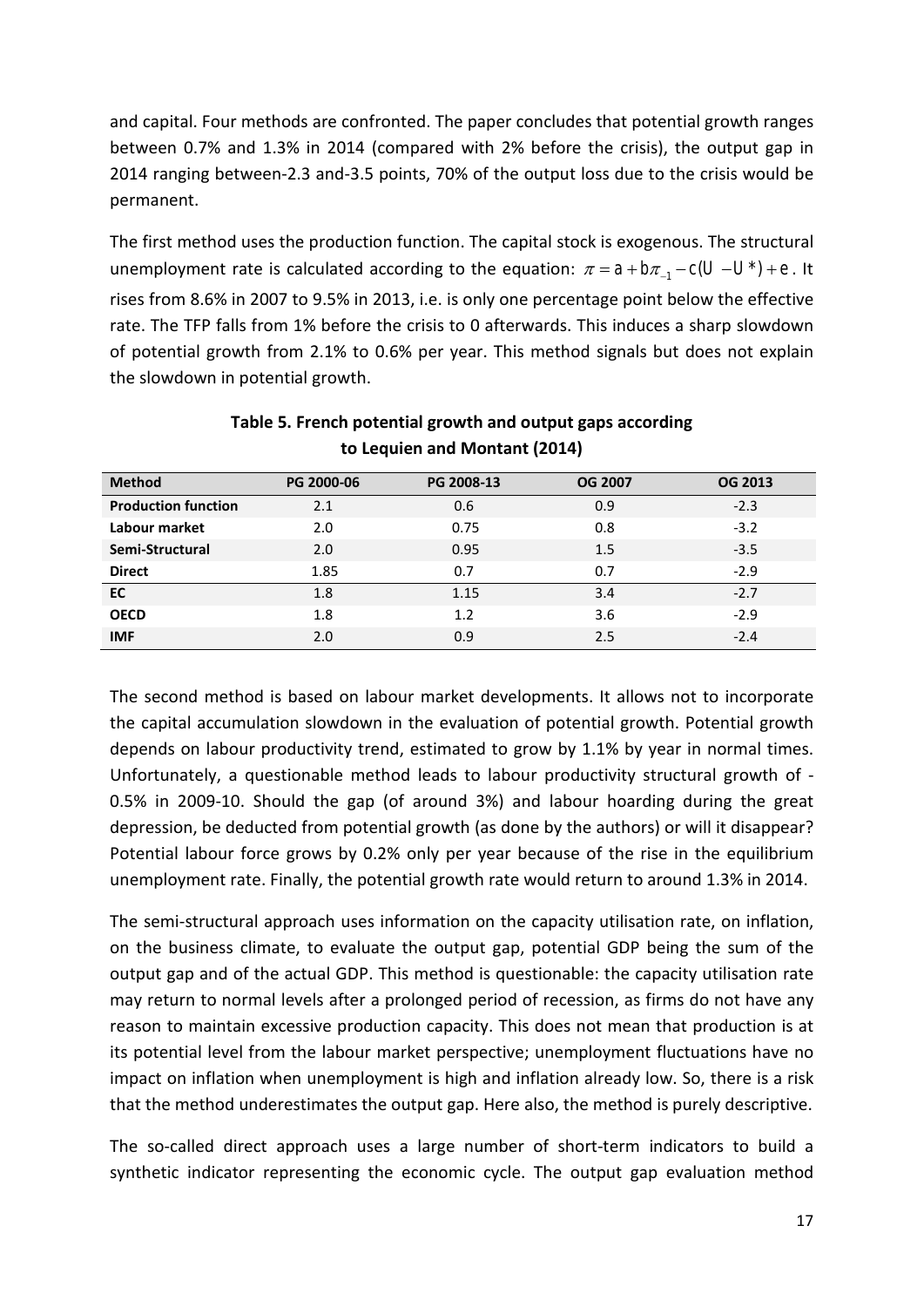consists in standardizing the synthetic indicator using the mean and the standard deviation of the output gap assessed under the first method, which has no justification: the method is not autonomous. Since 2008, the economic situation has deviated from usual cyclical fluctuations. This method leads to unstable potential growth estimates, since it adds effective growth to the output gap evaluated by the method (2.3% in 2002, 1.5% in 2003, and 2.6% in 2004, for example).

## **3.6. Potential growth: three studies from the Banque de France**

The paper by Chetouane, Lemoine and de la Serve (2011) described a slowdown in French potential growth from 1.7% in 2007 to 0.7% in 2012, due to a decline in TFP growth (from 0.3% to 0.2%), the lowering of capital accumulation (from 0.9% to 0.6%) and even more to the decline in labour contribution (from 0.4% to -0.1%), due to an increase in the structural unemployment rate and a decline in the participation rate. But the method provides no explanatory factors. With regard to the labour market, the rise in the structural unemployment rate is due to the fact that the rise in unemployment has not induced a sufficient significant slowdown in inflation, but this could perhaps also be explained by nonlinearity in the Phillips curve.

The paper by Chouard, Castro, Irac and Lemoine (2014) estimates an equation explaining TFP growth. Apart from trends and dummy variables, the only explanatory variables are the average age of capital and the capacity utilization rate. The paper concludes that the crisis induced permanent (although gradual) losses in the factors productivity level by 6.2% (3.3% being a direct effect, 2.9% the effect induced by the increase in the age of capital). The crisis has no effect on TFP growth (which remains at 1%). The increase in the age of capital is not obvious if firms, during low demand periods, use only the latest equipment. In this approach, potential production was hit by a negative shock in the crisis, which contradicts the usual method of long-term trends obtained by filtering.

Bank of France (2015) writes that potential output and potential growth are theoretical variables, which are is complex to identify. "Growth may be unsustainable even without imbalances in the real economy, in the case of major imbalances in the financial sphere". The text calls for a "production function with crisis" method, incorporating a break of TFP in level. The text suggests the loss of employability of the long-term unemployed, the mismatch between jobs demand and supply, capital inadequacy, the decline in investment. For France, the Bank of France takes the view of a positive output gap from 1999 to 2007, followed by a potential growth of 1% by year, resulting in an output gap of -2.2% in 2013- 2014.

### **3.7. Potential growth: three points of view from OFCE**

Insofar as it is difficult to estimate an equilibrium unemployment rate, insofar as there is no reason why capital stock fluctuations should be incorporated in potential output estimates, some OFCE economists have kept an empirical practice which consists in estimating that the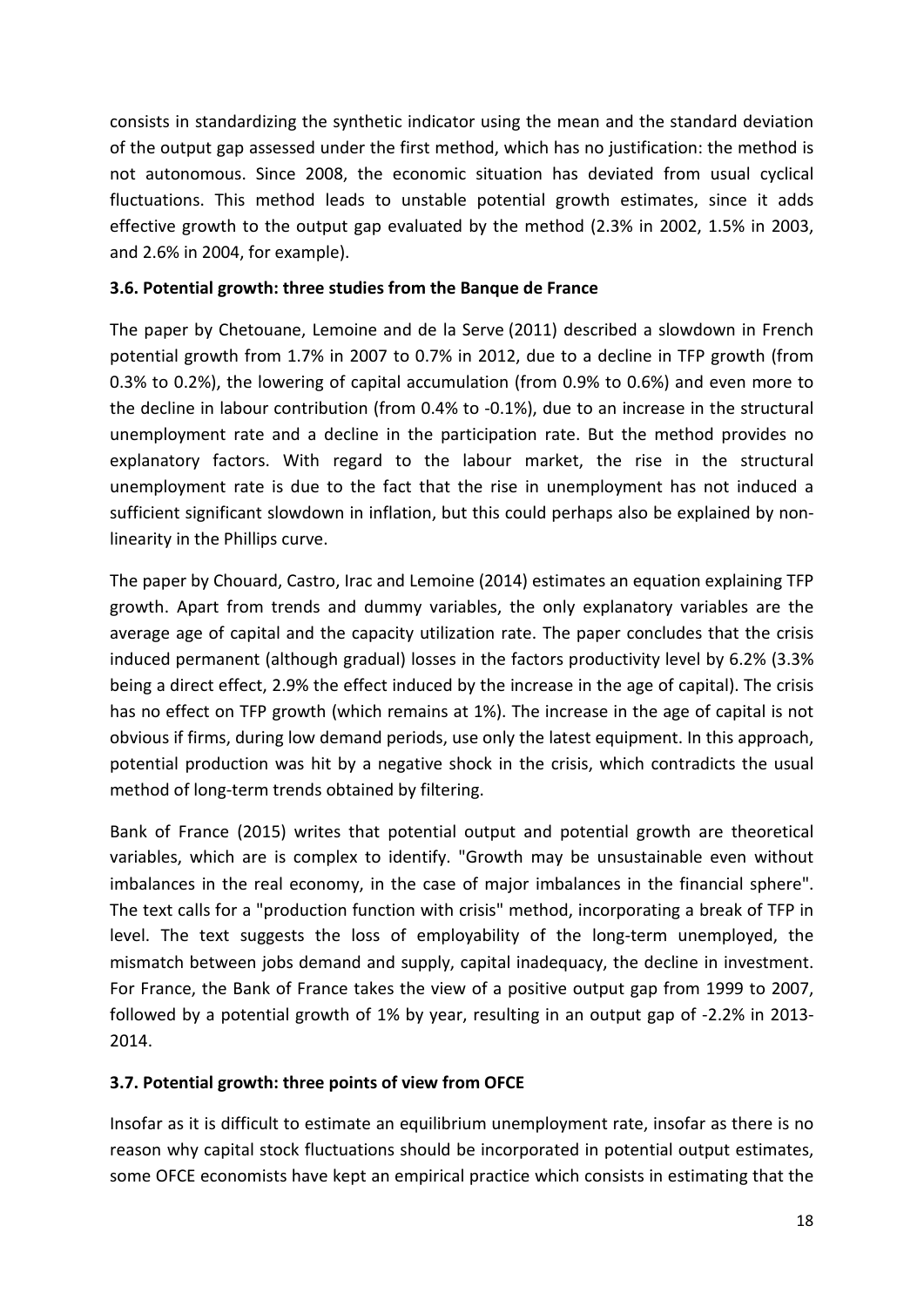equilibrium unemployment rate was achieved in 2006-07; then to prolong potential output according to labour force expected developments, trends in activity rates, and apparent labour productivity growth. The working age (15-65) population growth would decelerate from 0.8% per year in 2006 to 0.4 per cent in 2015, but the activity rate would increase by 0.2% per year due to women and older people; labour productivity would continue to grow by 1% per year. In such conditions, the output gap would have been in the order of -6% in 2010; -10% in 2014 (table 6, columns 2 and 3). This large gap is reflected in 2014, both in a high rate of unemployment, a fall in activity rates as compared to their trend, a decline in labour productivity growth (due to labour hoarding and to the Kaldor-Verdoorn effect), which could be reversed. According to this point of view, it is difficult to assess *potential output* (if this concept makes sense) in times of economic depression, insofar as a strong increase in demand would increase production factors levels, also because of non-linearity of wages and prices equations in times of large excess in supply.

|      | <b>Trend</b> |           | Compromise |             | <b>Break</b> |             |        |
|------|--------------|-----------|------------|-------------|--------------|-------------|--------|
|      | GDP          | Potential | OG         | Potential   | <b>OG</b>    | Potential   | OG     |
|      | growth       | growth    |            | growth      |              | growth      |        |
| 2006 | 2.4          | 2.0       | $\Omega$   | 2.0         | $\mathbf{0}$ | 2.0         | 0.0    |
| 2007 | 2.4          | 1.9       | 0.5        | 1.9         | 0.5          | 1.9         | 0.5    |
| 2008 | 0.2          | 1.9       | $-1.2$     | 1.9         | $-1.2$       | 1.4         | $-0.7$ |
| 2009 | $-2.9$       | 1.9       | $-6.0$     | $1.4 - 3.0$ | $-2.5$       | $1.4 - 3.0$ | $-2.0$ |
| 2010 | 2.0          | 1.8       | $-5.8$     | 1.4         | $-2.1$       | 1.0         | $-1.0$ |
| 2011 | 2.1          | 1.8       | $-5.5$     | 1.4         | $-1.7$       | 1.0         | 0.1    |
| 2012 | 0.3          | 1.7       | $-6.9$     | 1.4         | $-2.8$       | 1.0         | $-0.6$ |
| 2013 | 0.3          | 1.7       | $-8.3$     | 1.4         | $-3.9$       | 1.0         | $-1.3$ |
| 2014 | 0.3          | 1.6       | $-9.6$     | 1.4         | $-4.4$       | 1.0         | $-2.0$ |
| 2015 | 1.2          | 1.6       | $-10.0$    | 1.4         | $-5.4$       | 1.0         | $-2.0$ |

**Table 6. French potential growth estimates, in %**

Source: Authors' estimates

In December 2011, OFCE's forecast is based on a negative output gap of 5% for 2011. It assumes that this gap will be closed in 2 years, so that spontaneous growth for the next two years would be around 4%. In December 2012, the forecast is based on an output gap of - 6% for 2012. The assumption then is that the output gap will close by 1.5% per year at maximum, so that spontaneous growth would be 3.2% per year, during 4 years. In spring 2013, the forecast opts for an intermediate scenario, with a break in potential production of around 3% at the beginning of the crisis and a potential growth of 1.4% since then. The output gap would be around -4% in 2013. A spontaneous growth of 2.6% would close the gap in 3 years. At the same time, a study by Cochard *et al.* (2013) shows that the output gap widened by 6.5 percentage points from 2007 to 2012, by examining the deviations in unemployment rate, activity rate and labour productivity with their trends. In the autumn 2014, the forecast comes closer to conventional estimates (chart 1). It accepts the idea of a positive output gap from 1999 to 2008. The output gap is about -2% in 2012, -3% in 2013. But the authors suggest a potential for spontaneous growth of 2.4% from 2010 to 2014.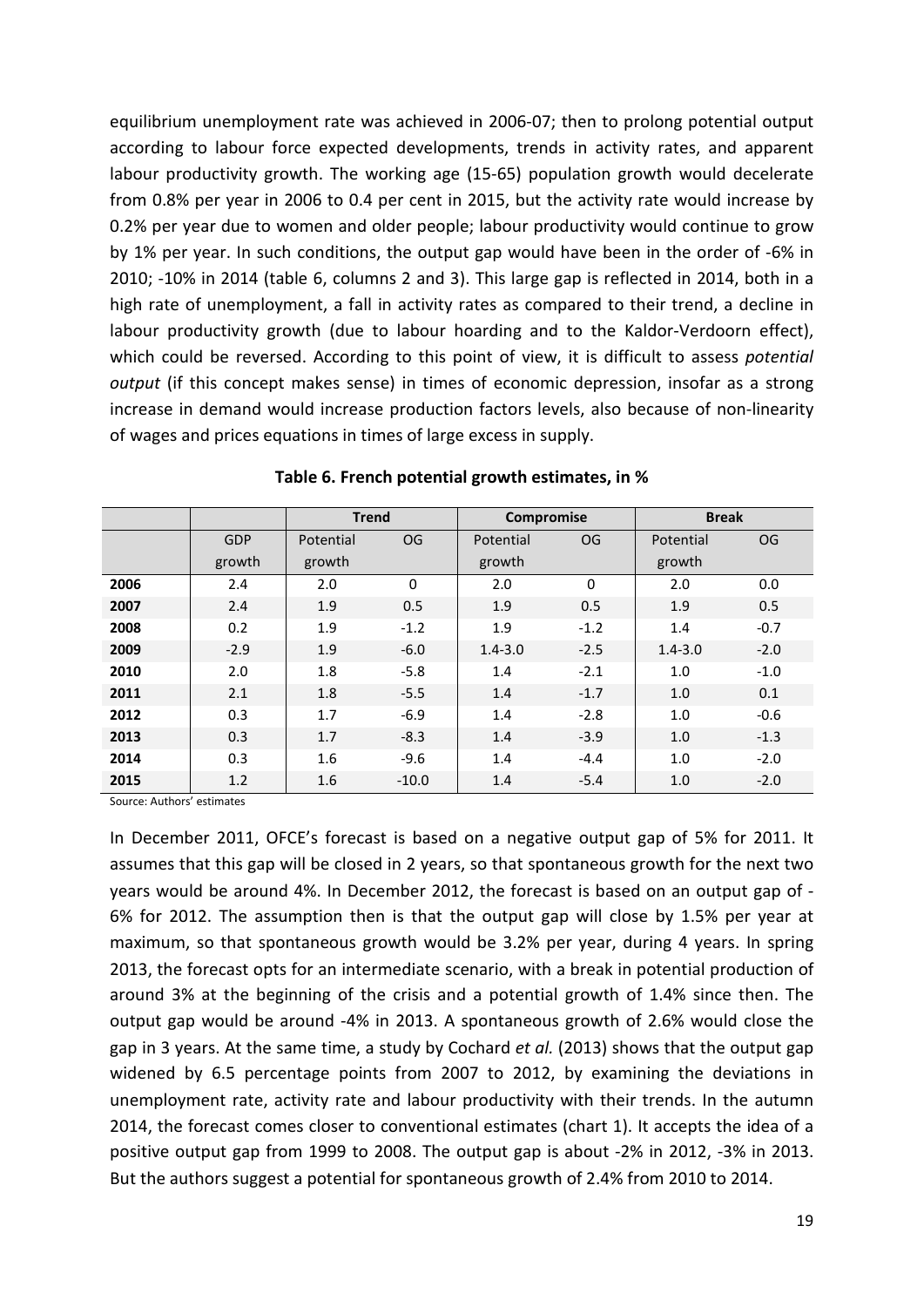Should we accept a positive output gap from 1999 to 2007? Should potential growth be slowed down when actual growth is low? This is probably for the sake of credibility, but this undermines the usefulness of the potential growth concept. Was there a break in potential production in 2009? This implies to consider that the fall in demand translates into permanent and irreversible losses in terms of equilibrium unemployment rates and labour productivity growth.



#### **Chart. Autumn 2014 estimates**

#### Source: OFCE

The analysis is often based on the unproven implicit assumption that production automatically returns to its potential level, or at a rate of x percentage points per year, or in n years, so that forecasts may rely on the notion of spontaneous growth. If  $n = 3$ , an output gap of -4% and a potential growth of 1.4% imply a spontaneous growth of 2.7%. If  $x = 1.5$ %, spontaneous growth is 2.9%. But this assumes that the output gap and potential growth can be defined and measured without ambiguity, which is wrong. It also implies that there are spontaneous forces to return to the equilibrium. These mechanisms should be clarified: in the euro area, this can hardly be through a decline in real interest rates adjusted for growth, or through competitiveness gains. Deflation is slow and its effects can be both positive (increases in households' real incomes, real wealth effects) and negative (increases in debt ratio). Unemployment certainly leads real wages to decrease, but here also the effects are ambiguous. Finally, fiscal policy may be forced to become pro-cyclical.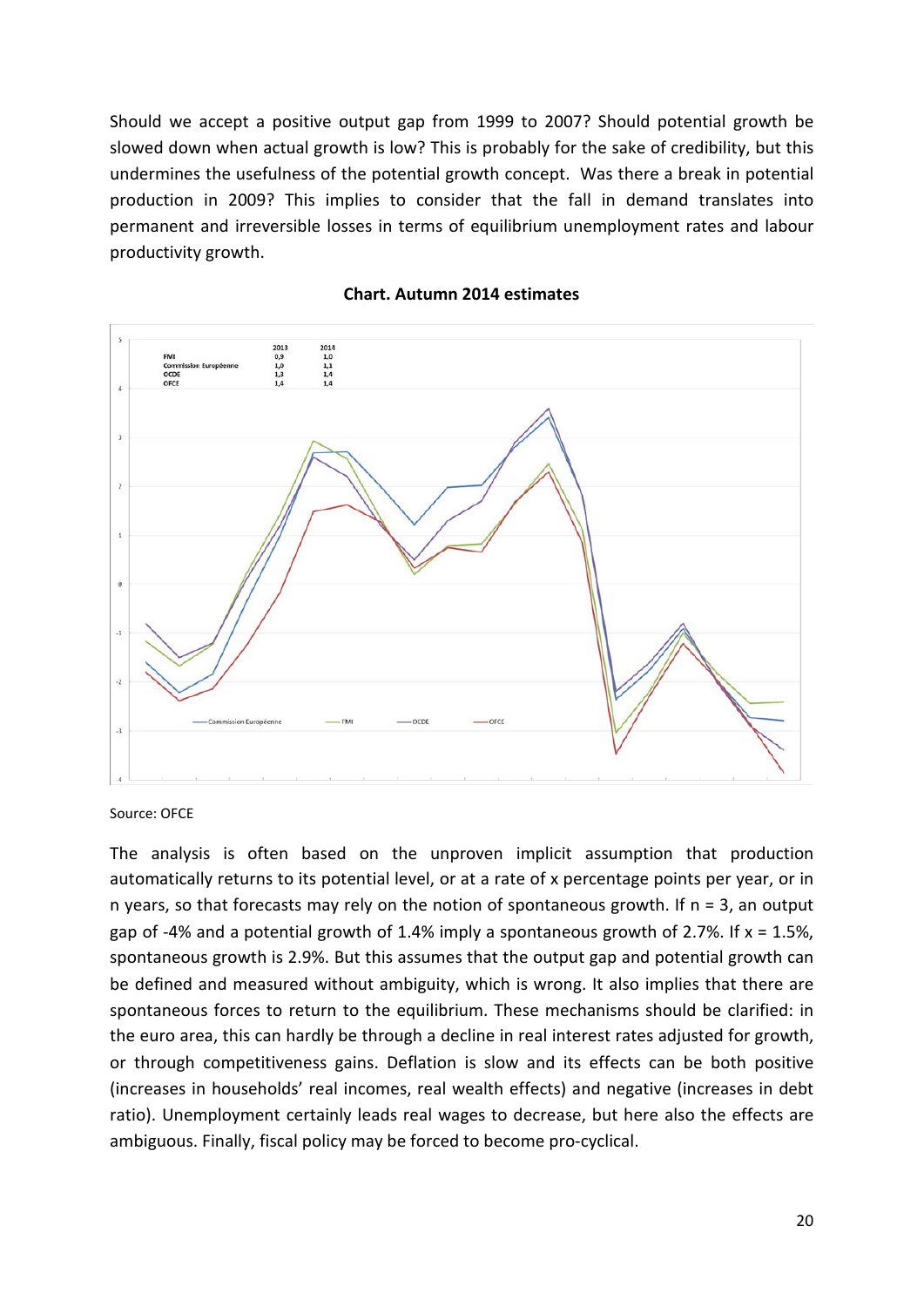In a recent work, Heyer and Timbeau (2015) estimate potential growth for France using the method described by Borio *et al.* (2013, see equation 3). Observed production departs from potential output due to financial shocks (interest rates, stock prices), external shocks (oil price), fiscal impulses, the average output gap of the French trade partners, the competitiveness level and the real estate prices level. It tends to come back to it automatically. According to the econometric estimation, French potential growth was 1.85% by year from 1982 to 2014; the output gap was - 4.5% in 2014; 7% of the output gap would be automatically filled every quarter. However, this method does not allow to explain or even to describe potential growth developments; the foreign countries' output gap is measured by the OECD method, which makes the estimation inconsistent; the mechanism which would allow to return to potential growth is not explained; tensions on supply are omitted (inflation, firms profitability); private demand fluctuations are not taken in account. Let us imagine, using the model in box 1, that private demand falls by 1, the Government responds with a fiscal impulse of 1, production remains at its potential level, so that the fiscal impulse seems to have no impact. This method therefore underestimates the fiscal multiplier (which is evaluated to be 0.6).

### **3.8. Potential growth and the French government**

The French government must include in the documents sent to European Institutions an assessment of potential output and potential growth, a strange operation which combines economic science and political compromises.

At the end of 2013, the Government estimates that the output gap for 2012 is -2% and that potential growth for the next 5 years is 1.5%. This -2% is amazing since France lost 7% of growth compared to the pre-crisis trend. As compared to 2007, the loss is 2.5% in terms of unemployment rate, 3.5% in terms of labour productivity, 1% in terms of participation rates. With a negative output gap of 7%, France could say that no additional fiscal effort should be made (especially as a structural deficit of 2% of GDP stabilizes the debt-to-GDP ratio at 60%, or to meet the true "golden rule of public finances"), but France did not wish to get into conflict with the Commission

At the end of 2014, the Government accepts the Commission's figures. The output gap was only -2.7% in 2013. Potential growth is 1% in 2013-15, 1.2% in 2016-18. Compared with a potential growth of 1.6 per cent, this requires an additional fiscal effort of 0.25% per year in 2013-2015.

**To conclude**, the review of these different studies leads to rather negative conclusions. It is not credible to find a positive output gap in France like in the Euro area from 1999 to 2007; it is strange that potential growth estimates have been so substantially revised *ex post* after the 2008-09 crisis. Studies generally show a decrease in potential output in 2009, a break in potential growth, but do not explain them. One may think that when the fall in output is large, potential output is not measurable. One should clearly choose between three points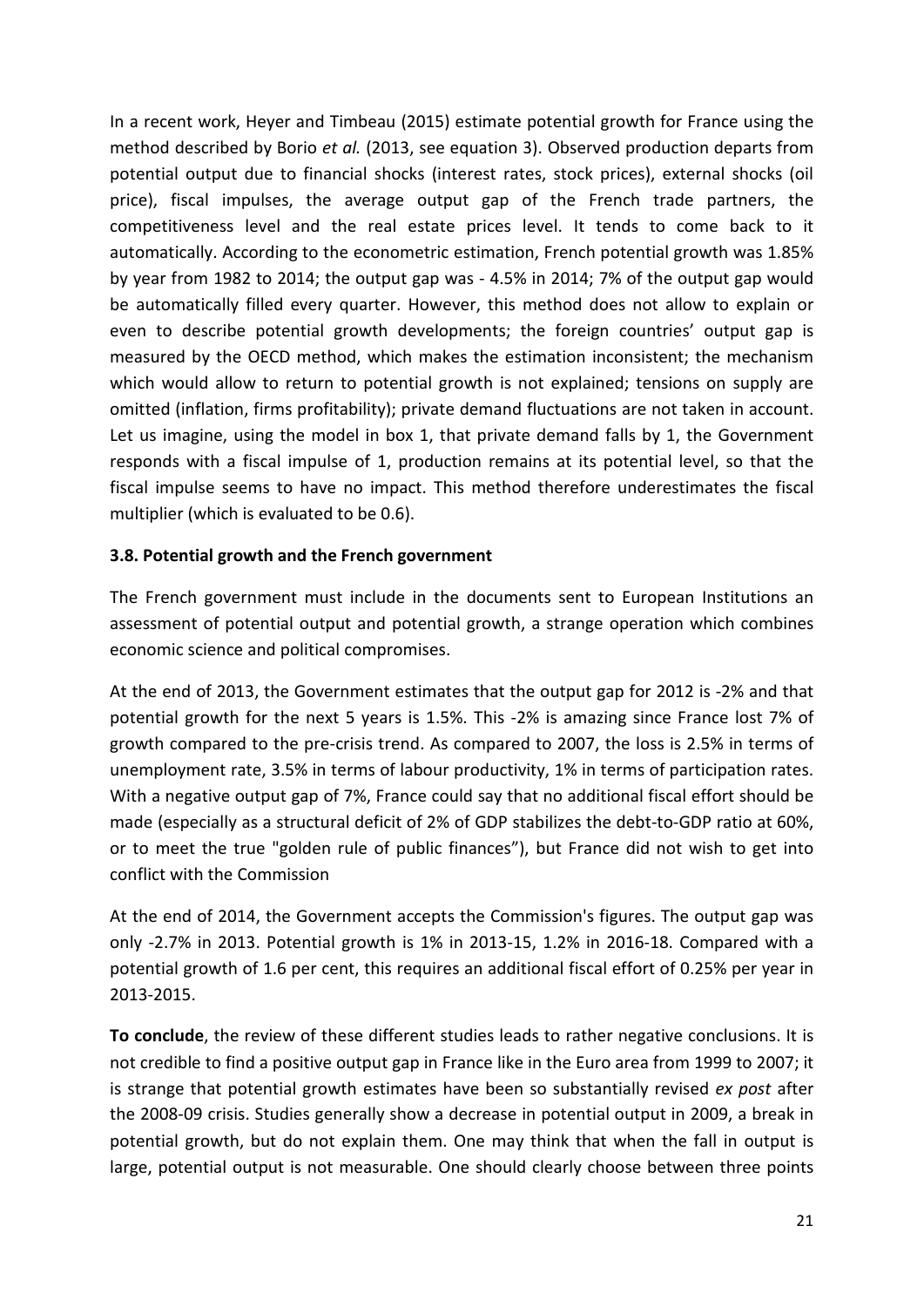of view: 1) potential output is a short-term concept, it reflects actual production developments; it cannot be used to measure and guide economic policy. 2) It is a long-term concept which reflects pure supply constraints, it does not vary with demand-driven production fluctuations. 3) The potential production concept accounts for all constraints that weigh on the economy (factors availability, firms' profitability, solvency of public finances, competitiveness), which makes the calculation method much more demanding.

## **4. What potential growth in the future?**

At mid-2015, two views can be opposed. For the European Commission, the IMF, the OECD, for many economists (for instance, CAE, 2014, OECD, 2014a, IMF, 2015), the substantial slowdown in potential growth they believe to have seen since 2009 will last in the future, and the issue of potential growth is crucial already today because of the ageing of populations (which reduce labour force growth), the slowdown in capital accumulation and the slowdown in TFP growth.

Future TFP growth is of course an issue: it will slow down under the effects of environmental constraints, rising raw materials and energy prices; ICT innovations should speed it up, but as demonstrated by Gordon (2012, 2014) and Fernald (2014), their effects on overall productivity appear to be less and less substantial. According to Gordon, the same applies to efforts in education. If annual potential growth in the euro area is spontaneously no more than 1% in the coming years, if the objective of public debt reduction to 60% of GDP is maintained, while social spending (health, pensions) are on a rising trend, the euro area would have no choice but cut strongly public spending. So, the priority should be to increase potential growth by structural reforms, to deregulate goods and labour markets, by education and research efforts, by firms' incentives for innovation and R & D, by incentives for labour market participation of women and older workers, by fiscal consolidation and drastic cuts in public expenditure (OECD, 2014).

However, recent experience has shown that fiscal consolidation strategies, generalised at the euro area level, are very costly in terms of growth and not effective in terms of debt-to-GDP ratios. The recommended policy would include substantial transfers in favour of companies, and at the expense of households (tax and social contributions cuts funded by lower public spending and benefits, wage cuts for unskilled workers in the services sector). It would be socially costly; it would lead demand to fall in the short term; it would be uncooperative in Europe where each country should reduce domestic demand and wages. It is somewhat hypocritical to claim to safeguard the European social model by strongly reducing social spending.

Besides, measuring TFP is problematic (Mokyr, 2014). How to integrate the dematerialization and free access permitted by Internet?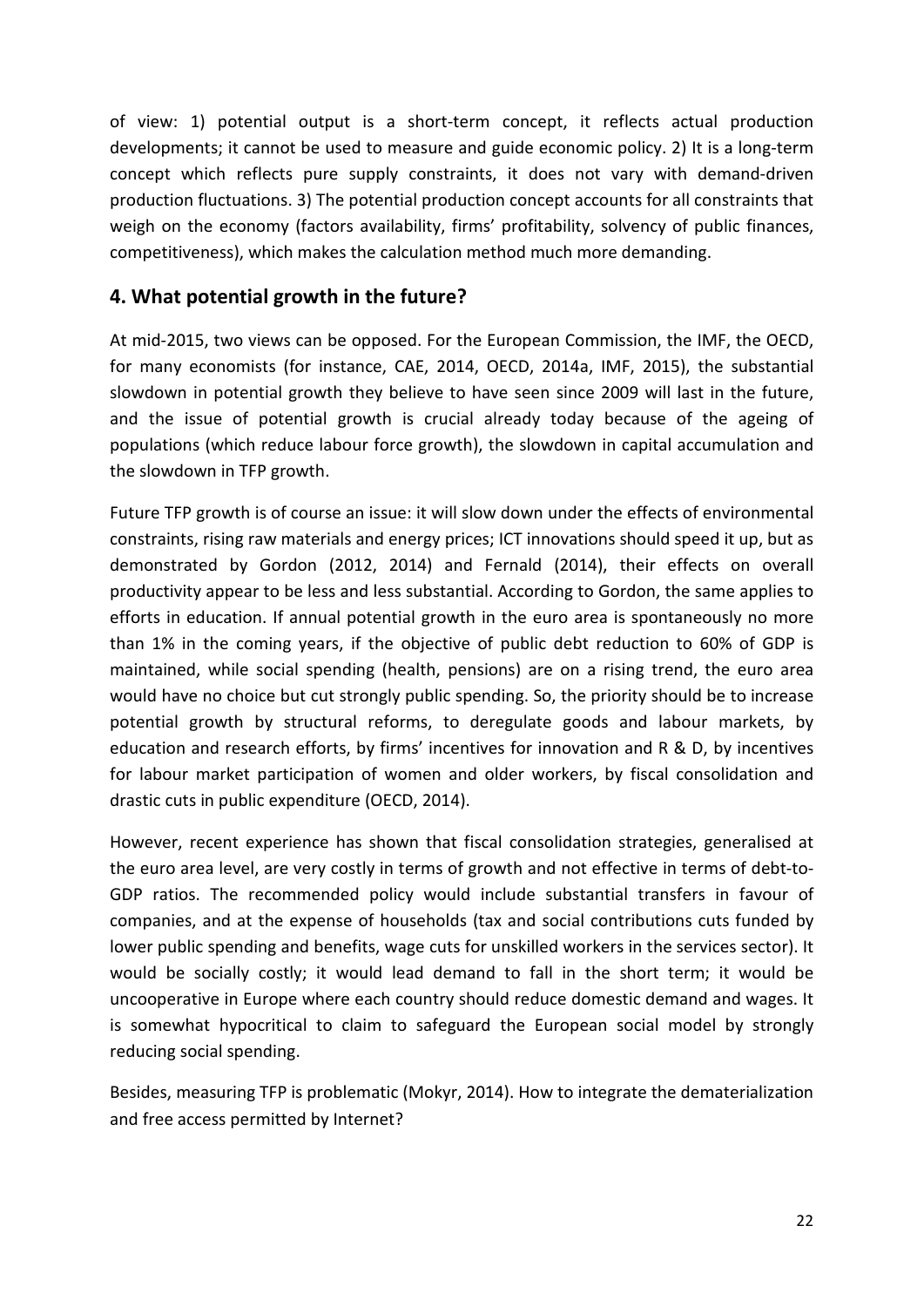More fundamentally, with this strategy, developed economies would be sentenced to a perpetual search for growth and innovation, with no reflection on the growth content. Should we encourage the largest number of people to keep market sector jobs as long as they can, when mechanization/computerization tends to make them disappear, without questioning even the content of these jobs? No social control of innovation and of growth content would be desirable or even possible. The society should rely on entrepreneurs. This search for growth would end, one day, in an ecological catastrophe.

Several studies claim to evaluate the gains that a set of structural reforms could bring. Their point of view is often to deny all positive aspects of regulation, as well as public and social expenditure and to consider that any move towards a hypothetical pure market economy liberalism would increase growth. Thus, the OECD (2014 b) estimates the potential gain for France at 3.7% after 10 years. This figure may seem high; it should, however, be compared with the 10% loss that the crisis cost France. The study is considering no reform of the banking and financial system, responsible for the crisis; the issues of poor euro area governance, the break-up of the French industrial model, or ecological transition are not discussed. The reforms are essentially limited to increase competition in the energy sector (but are lower energy prices compatible with energy transition?) and in regulated professions (but should France facilitate the development judiciary professions?); to reform unemployment insurance (but the French problem is the lack of jobs, not the reluctance of workers to get a job).

According to a study by the European Commission (Varga and In 't Veld, 2014), structural reforms could increase GDP in the euro area (France) by 6.3% (7.7%) in 10 years. But some proposals are difficult to implement in high unemployment situation. For instance, the rise in the participation rate of women, low-skilled workers, elderly people, would increase GDP by 2.3% in the case of France, but how would these people find a job?; same problem for the unemployment benefits reform (+0.8% of GDP). Other reforms need a very long time, such as the increase in the share of high-skilled workers and the decrease in the share of lowskilled workers (+0.9% of GDP). Some are economically and socially questionable: raising consumption taxation while lowering labour taxation, would increase GDP by + 1.7% according to the EC, but it would be neutral, according to us, unless wage and social benefits indexation were abolished (Sterdyniak, 2015).

The collection of papers on secular stagnation (Teulings and Baldwin, 2014) shows that problems are similar in the US and in the EU. Most economists, such as Gordon (2014) or Lo and Rogoff (2015), mix supply arguments (potential growth will decelerate due to the waning of technical progress, the slowing down of innovation and the ageing of populations) and demand ones (growth in inequalities, private and public debts). According to Summers (2014), the world economy suffers from an excess of savings over investment, it cannot be managed by monetary policy, given the zero lower bond for nominal interest rates; secular stagnation is inevitable. Many advocate for liberal structural reforms to promote growth at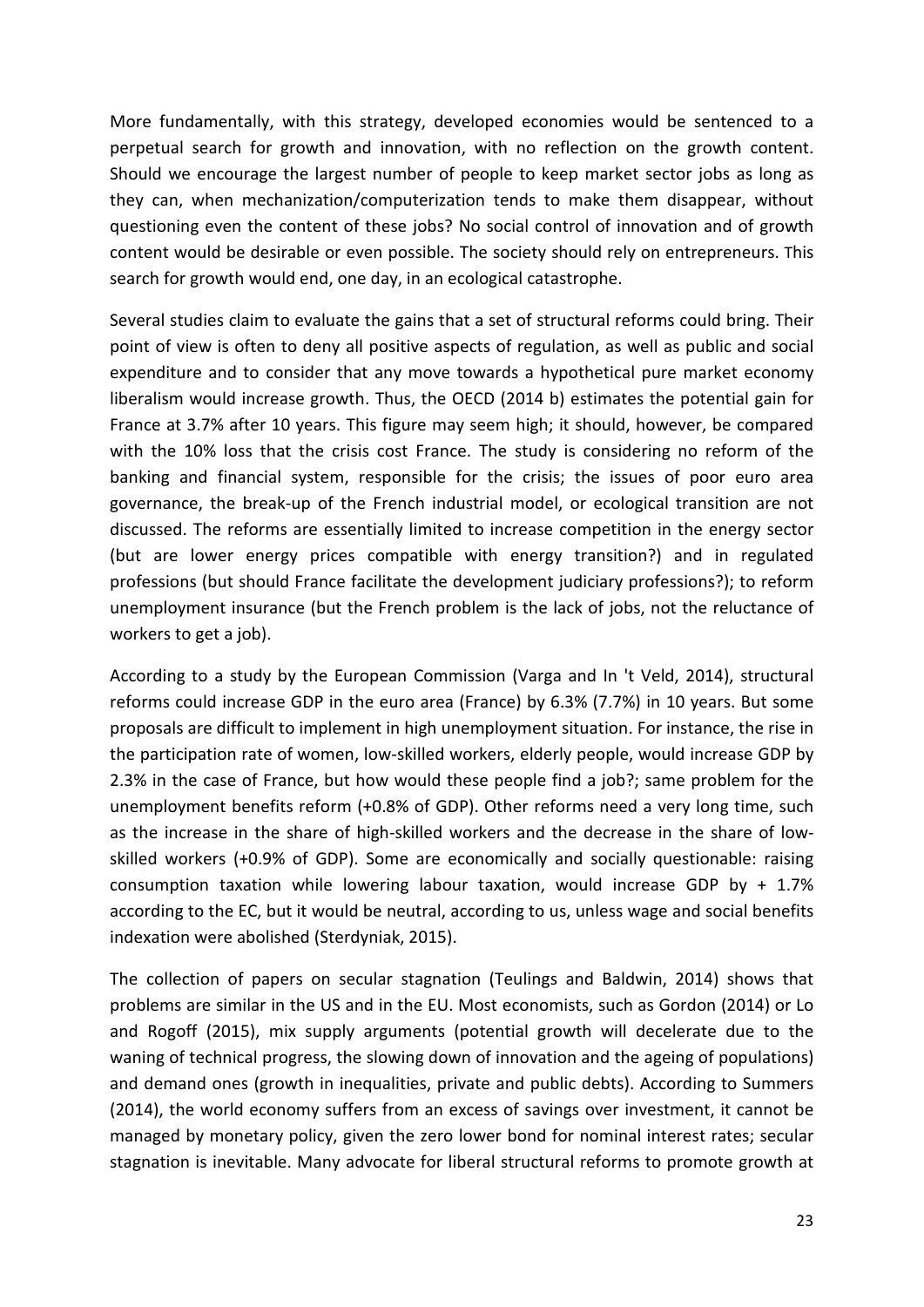any cost. Most recognize the responsibility of increasing inequalities and financialization in the current crisis, but refuse to question the neo-liberal model. Very few advocate a redistributive taxation, the development of social protection and pas-as-you-go retirement schemes (to minimise the financialization induced by pension funds). No one calls into question the multinational firms' strategy of producing in countries with low wages and putting pressure on wages in developed countries.

According to us, the European economy is currently far from its potential output, as shown by the threats of disinflation and the low level of interest rates. The financial crisis led to a fall in demand, the public debt crisis in Southern countries, austerity fiscal policies provoked a surge of unemployment, a stagnation (and sometimes a decrease) in activity rates (especially for the young and for women), a decrease in labour productivity growth due to labour hoarding, to the Kaldor-Verdoorn effect, to the low-skilled employment incentive policy. At firms' level, labour-saving innovations are difficult to introduce in a stagnation period. It is difficult to know what the potential output level would be after a strong rise in demand.

Europe suffers from four related problems:

– Trade globalization (which allows to produce in emerging countries) like financial globalization (which allows to choose between productive and financial investment) increased the profitability required by firms. At the same time firms invest less in Europe because of the growth slowdown and of investment in emerging countries. The relative price of capital goods decreases when services sectors develop, where capital needs are limited.

– A significant part of the population saw its industrial jobs disappear as a result of both mechanization/computerization and competition from emerging countries. Conversely, a very small share of the population benefits from globalization. Large companies and wealthy people can increasingly be exempt from the public expenditure burden. Their share in wealth increases while their savings rate is high. There is a substantial difference between the income distribution resulting from current power relations between capital and labour, and competition between countries and the one which would be required to allow a balanced growth.

– The resulting demand deficit has been filled in by financial bubbles and households' indebtedness (the Anglo-Saxon solution), by competitiveness gains (the German strategy), or by public debt. After the burst of the financial bubble, after the public debt crisis in Southern countries, after the Fiscal Compact, Europe suffers from a lack of demand and excessive competitiveness in Northern countries, in particular in Germany.

– The lack of demand requires an expansionary monetary policy. Short-term interest rates have been brought down to zero, but this remains insufficient in light of the weakness of demand and of low-inflation prospects (Summers, 2014). There is a risk in developed countries of a fragile recovery relying on financial bubbles or over-indebtedness.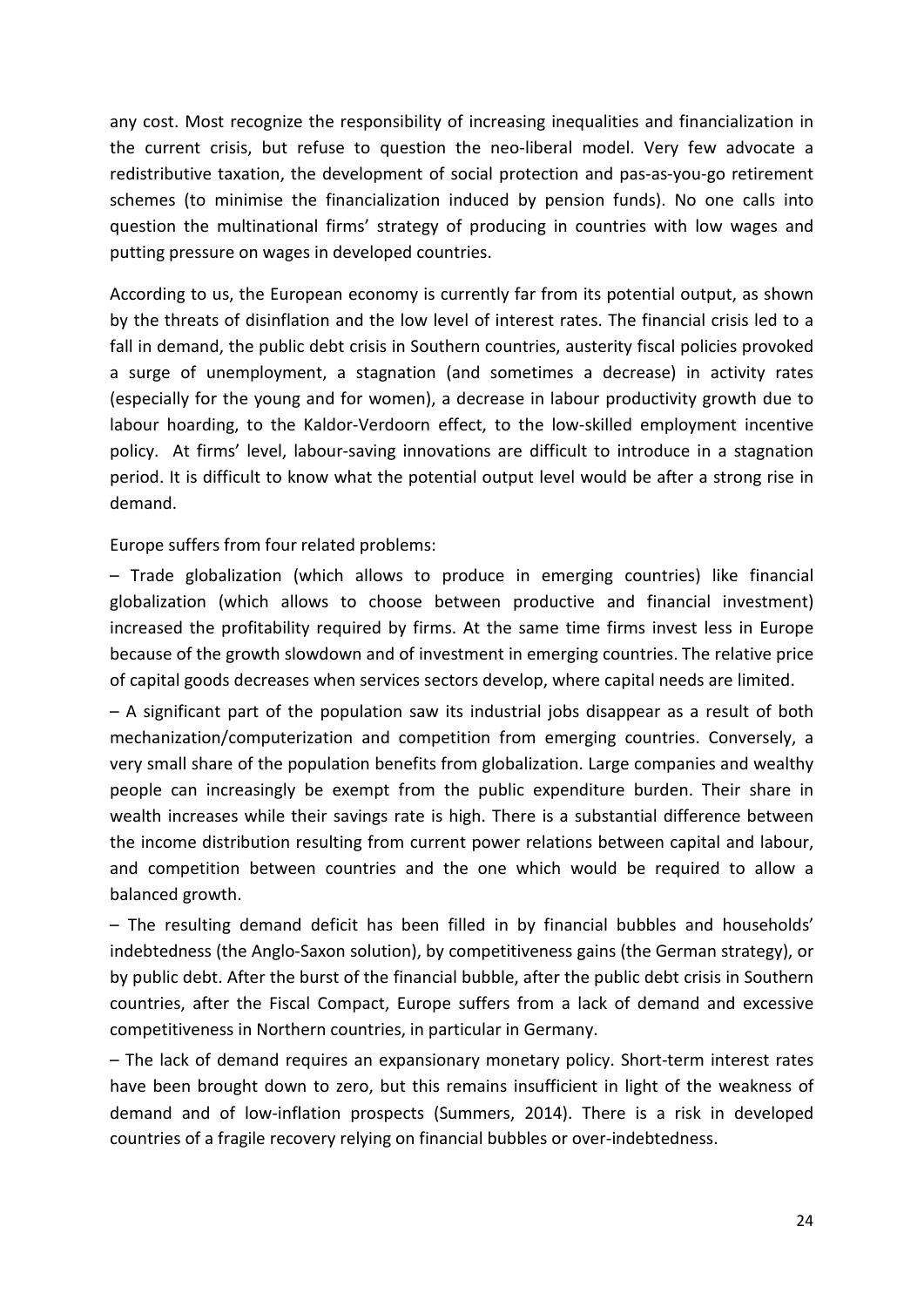According to this point of view, the current problem is not potential growth but the capacity to grow at a sufficient rate to use all available labour, taking into account constraints imposed by globalization and financial capitalism. The relevant policy should include a decrease in the profitability requested by firms and financial markets, the increase in wage share in enterprises value added, in particular in Northern Europe countries; the end of tax competition to attract richest people and large firms; supporting ecological investment, via public spending, but even more by the banking and financial sector, cleared of speculation, an industrial policy aiming at redefining the place of Europe in future labour international division, the development of the European social model. Fiscal policies should renounce to set arbitrary targets in terms of government balance or debt. Monetary policy should maintain low interest rates as long as necessary, but be accompanied by a macro-prudential supervision to avoid speculative bubbles. Today, this policy is a utopia, in view of the political situation in Europe.

The issue of trends in productivity growth, the measure of which is largely a statistical convention, has little importance after all. It is difficult to evaluate what would be the TFP trend in the euro area nearer full-employment, with stronger demand, where firms would be encouraged to save labour, energy, and avoid ecological damages. Europe may, in the years to come, if it wishes to do so, raise women and older workers participation rates, reduce involuntary part-time jobs, increase the number of immigrant workers. There is no evidence today that potential growth will be an effective constraint in a medium-term future. However, the question is whether, accounting for the already achieved GDP level and ecological constraints, EU countries should aim at reaching the highest growth and marketsector employment possible or whether the objective should not be to account for the needed limitation of material production growth and to see how our societies may adapt to it.

#### **Bibliographical references**

- Ball L., 2014, "Long-term damage from the great recession in OECD countries », *NBER Working Paper 20185*, May.
- Banque de France, 2015, *La croissance potentielle : une notion déterminante, mais complexe*, March.
- Borio C., P. Disyatat and M. Juselius, 2013, "Rethinking potential output: Embedding information about the financial cycle », *BIS Working Papers*, 404.
- Borio C., P. Disyatat and M. Juselius, 2014, "A parsimonious approach to incorporating economic information in measures of potential output", *BIS Working Papers*, 442.
- Cabannes P.-Y., A. Montaut and P.-A. Pionnier, 2013, "Évaluer la productivité globale des facteurs : l'apport d'une mesure de la qualité du capital et du travail", *INSEE Références*, June.
- Cheng K., 2011, "France's Potential Output during the Crisis and Recovery", *IMF Country Report,* 11/212.
- Chetouane M., M. Lemoine and M.-É. de la Serve, 2011, "Impact de la crise sur la croissance potentielle, une approche par les modèles à composantes inobservables", *Revue de l'OFCE*, 116.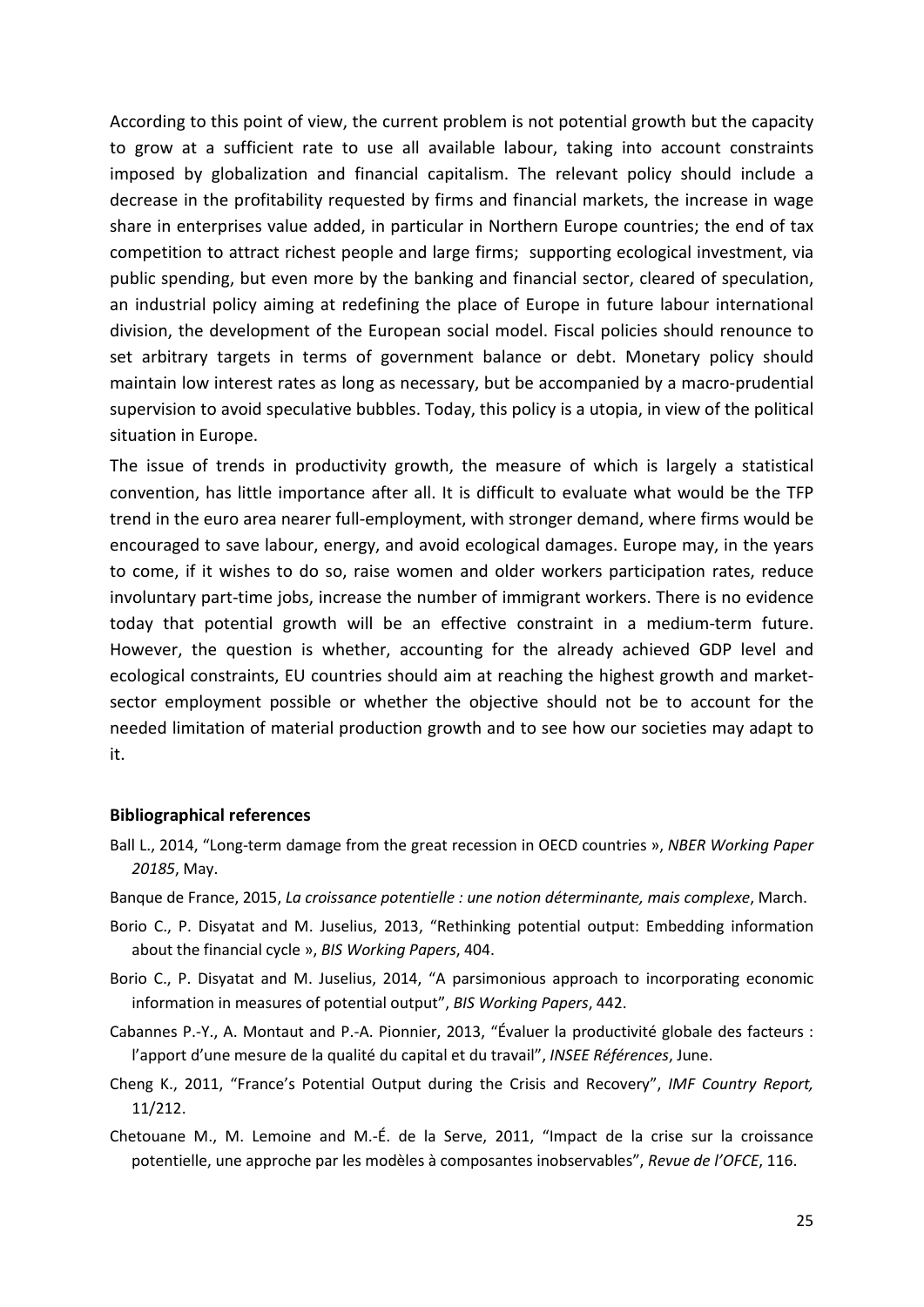- Chouard V., D. F. Castro, D. Irac and M. Lemoine, 2014, "Assessing the losses in euro area potential productivity due to the financial crisis", *Applied Economics,* 46(23).
- Cochard M., P. Madec, M. Plane and D. Schweisguth, 2013, "PIB, déficit, dette, chômage : où vont les économies à moyen terme ?", *Revue de l'OFCE*, 129.
- European Commission, 2015a, *Making the best use of the flexibility within the existing rules of the stability and growth pact,* 13 January.
- European Commission, 2015b, *Quarterly report on the Euro Area,* October.
- European Economy, 2014, "The Production Function Methodology for Calculating Potential Growth Rates and Output Gaps", *Economic Papers,* 535, November.
- Fernald J. G., 2014: "Productivity and Potential Output, Before, During and After the Great Recession", *Federal Reserve Bank of San Francisco*, June.
- FMI, 2015, "Where are we headed? Perspectives on Potential Output", Chapter 3, *WEO*, April.
- Furceri D. and A. Mourougane, 2012, "The effect of financial crises on potential output: New empirical evidence from OECD countries", *Journal of Macroeconomics*, 34.
- Gordon R. J., 2012, "Is U.S. Economic Growth Over? Faltering Innovation Confronts the Six Headwinds", *NBER Working Paper,* 18315, August.
- Gordon R. J., 2014, "The Demise of U. S. Economic Growth: Restatement, Rebuttal, and Reflections", *NBER Working Paper* 19895, February.
- Haltmaier J., 2012, "Do Recessions affect Potential Output", *International Financial Discussion Papers*, 1066, December.
- Hers J. and W. Suyker, 2014, "Structural budget balance: A love at first sight turned sour", *CPB Policy Brief*, 2014/7.
- Heyer E. and X. Timbeau, 2015, "Une évaluation semi-structurelle du potentiel d'activité pour la France", *Revue de l'OFCE*, 142.
- Le Bihan H., H. Sterdyniak and Ph. Cour, 1997, "La notion de croissance potentielle a-t-elle un sens ?", *Économie Internationale*, 69.
- Lequien M. and A. Montant, 2014, "Croissance potentielle en France et en zone euro : un tour d'horizon des méthodes d'estimation", *Document de travail de l'INSEE*, July.
- Lo S. and K. Rogoff (2015), "Secular stagnation debt overhang and other rationales for sluggish growth, six years on", *BIS Working Papers*, 482.
- Mathieu C. and H. Sterdyniak, 2006, "A European Fiscal Framework designed for stability or growth?", in: *European Economic Policies, Alternatives to Orthodox Analysis and Policy Concepts*, Metropolis-Verlag.
- Mathieu C. and H. Sterdyniak, 2013, ["Do we need fiscal rules?"](http://www.ofce.sciences-po.fr/pdf/dtravail/WP2012-08.pdf), Revue de l'OFCE, 127.
- Mokyr J., 2014, "Secular Stagnation? Not in your life", in Teulings C. and R. Baldwin, 2014, *op. cit.*
- OCDE, 2014 a, "Growth prospects and fiscal requirements over the long term", in: *OECD Economic Outlook*, 2014/1.
- OCDE, 2014 b, *France : Les réformes structurelles : impact sur la croissance et options pour l'avenir*, October.
- Ollivaud P. and D. Turner, 2004, "The effect of the Global Financial Crisis on OECD Potential Output", *OECD Economics Department Working Papers*, 1166.